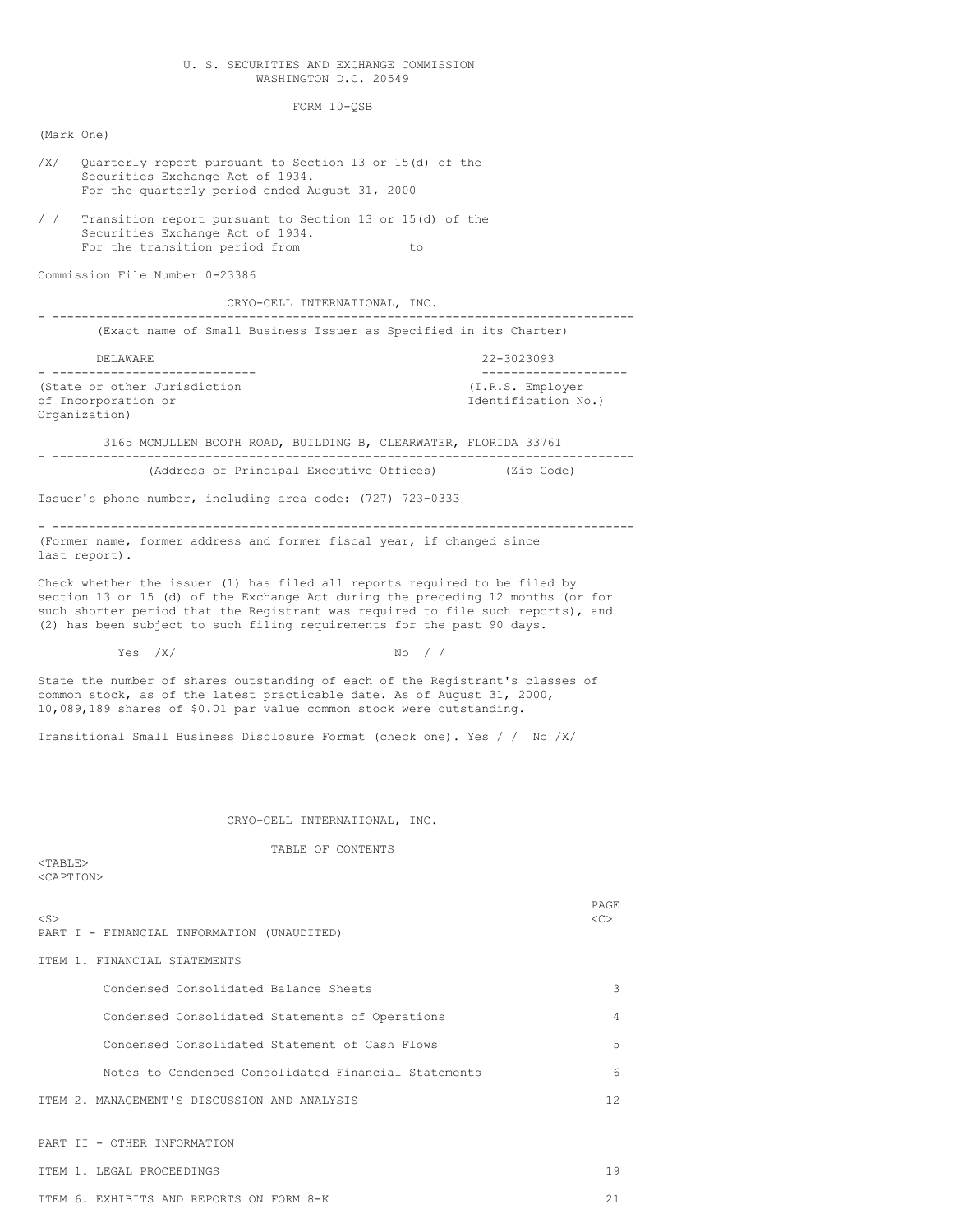# CRYO-CELL INTERNATIONAL, INC. AND SUBSIDIARIES CONSOLIDATED BALANCE SHEETS ASSETS

# $<$ TABLE $>$ <CAPTION>

|                                                                                                | August 31,                                                                                                                                                                                                                                                                                                                                                                                                                                                                             | November         |
|------------------------------------------------------------------------------------------------|----------------------------------------------------------------------------------------------------------------------------------------------------------------------------------------------------------------------------------------------------------------------------------------------------------------------------------------------------------------------------------------------------------------------------------------------------------------------------------------|------------------|
| 30 <sub>1</sub>                                                                                | 2000                                                                                                                                                                                                                                                                                                                                                                                                                                                                                   | 1999             |
| -------                                                                                        | --------------                                                                                                                                                                                                                                                                                                                                                                                                                                                                         |                  |
| $<$ S $>$                                                                                      | <<>                                                                                                                                                                                                                                                                                                                                                                                                                                                                                    | $<<$ $<$ $<$ $>$ |
| Current Assets<br>Cash and cash equivalents                                                    | \$3,318,689                                                                                                                                                                                                                                                                                                                                                                                                                                                                            | Ş.               |
| 1,555,190<br>Accounts receivable and advances (net of allowance for                            |                                                                                                                                                                                                                                                                                                                                                                                                                                                                                        |                  |
| doubtful accounts of \$14,688)<br>57,548                                                       | 134,497                                                                                                                                                                                                                                                                                                                                                                                                                                                                                |                  |
| Receivable - Litigation<br>69,178                                                              | 69,178                                                                                                                                                                                                                                                                                                                                                                                                                                                                                 |                  |
| Receivable - Revenue Sharing Agreement<br>450,000                                              | 400,000                                                                                                                                                                                                                                                                                                                                                                                                                                                                                |                  |
| Receivable - CRYO-CELL Europe                                                                  | 600,000                                                                                                                                                                                                                                                                                                                                                                                                                                                                                |                  |
| Receivable - Insurance Claim                                                                   | 62,631                                                                                                                                                                                                                                                                                                                                                                                                                                                                                 |                  |
| Marketable securities<br>109,407                                                               | 288, 315                                                                                                                                                                                                                                                                                                                                                                                                                                                                               |                  |
| Refundable income taxes<br>890                                                                 | 790                                                                                                                                                                                                                                                                                                                                                                                                                                                                                    |                  |
| Prepaid expenses and other current assets<br>200,266                                           | 228,053                                                                                                                                                                                                                                                                                                                                                                                                                                                                                |                  |
| $- - - - - - -$<br>Total current assets                                                        | --------------<br>5, 102, 153                                                                                                                                                                                                                                                                                                                                                                                                                                                          |                  |
| 2,442,479                                                                                      | --------------                                                                                                                                                                                                                                                                                                                                                                                                                                                                         | -----------      |
| $- - - - - - -$                                                                                |                                                                                                                                                                                                                                                                                                                                                                                                                                                                                        |                  |
| Property and Equipment<br>2,719,804                                                            | 2,998,930                                                                                                                                                                                                                                                                                                                                                                                                                                                                              |                  |
| $- - - - - - -$                                                                                |                                                                                                                                                                                                                                                                                                                                                                                                                                                                                        |                  |
| Other Assets<br>Intangible assets (net of amortization of \$83,560 and \$65,864, respectively) | 72,030                                                                                                                                                                                                                                                                                                                                                                                                                                                                                 |                  |
| 66,095<br>Marketable securities                                                                | 294,235                                                                                                                                                                                                                                                                                                                                                                                                                                                                                |                  |
| 219,383<br>Investment option to purchase                                                       | 100,000                                                                                                                                                                                                                                                                                                                                                                                                                                                                                |                  |
| Deposits with vendors and others<br>82,681                                                     | 29,195                                                                                                                                                                                                                                                                                                                                                                                                                                                                                 |                  |
| $- - - - - - -$                                                                                | --------------                                                                                                                                                                                                                                                                                                                                                                                                                                                                         |                  |
| Total other assets<br>368,159                                                                  | 495,460                                                                                                                                                                                                                                                                                                                                                                                                                                                                                |                  |
| -------                                                                                        | --------------                                                                                                                                                                                                                                                                                                                                                                                                                                                                         | -----------      |
| 5,530,442                                                                                      | \$8,596,543                                                                                                                                                                                                                                                                                                                                                                                                                                                                            | \$               |
| =================                                                                              | $\begin{array}{cccccccccc} \multicolumn{2}{c}{} & \multicolumn{2}{c}{} & \multicolumn{2}{c}{} & \multicolumn{2}{c}{} & \multicolumn{2}{c}{} & \multicolumn{2}{c}{} & \multicolumn{2}{c}{} & \multicolumn{2}{c}{} & \multicolumn{2}{c}{} & \multicolumn{2}{c}{} & \multicolumn{2}{c}{} & \multicolumn{2}{c}{} & \multicolumn{2}{c}{} & \multicolumn{2}{c}{} & \multicolumn{2}{c}{} & \multicolumn{2}{c}{} & \multicolumn{2}{c}{} & \multicolumn{2}{c}{} & \multicolumn{2}{c}{} & \mult$ |                  |
| LIABILITIES AND STOCKHOLDERS' EQUITY                                                           |                                                                                                                                                                                                                                                                                                                                                                                                                                                                                        |                  |
| 30 <sub>1</sub>                                                                                | August 31,                                                                                                                                                                                                                                                                                                                                                                                                                                                                             | November         |
|                                                                                                | 2000<br>-------------                                                                                                                                                                                                                                                                                                                                                                                                                                                                  | 1999             |
| $- - - - - - -$                                                                                |                                                                                                                                                                                                                                                                                                                                                                                                                                                                                        |                  |
| Current Liabilities<br>Accounts payable                                                        | \$73,668                                                                                                                                                                                                                                                                                                                                                                                                                                                                               | \$               |
| 35,689<br>Accrued expenses and withholdings<br>167,189                                         | 144,813                                                                                                                                                                                                                                                                                                                                                                                                                                                                                |                  |

Unearned revenue - CRYO-CELL Europe 1,000,000 -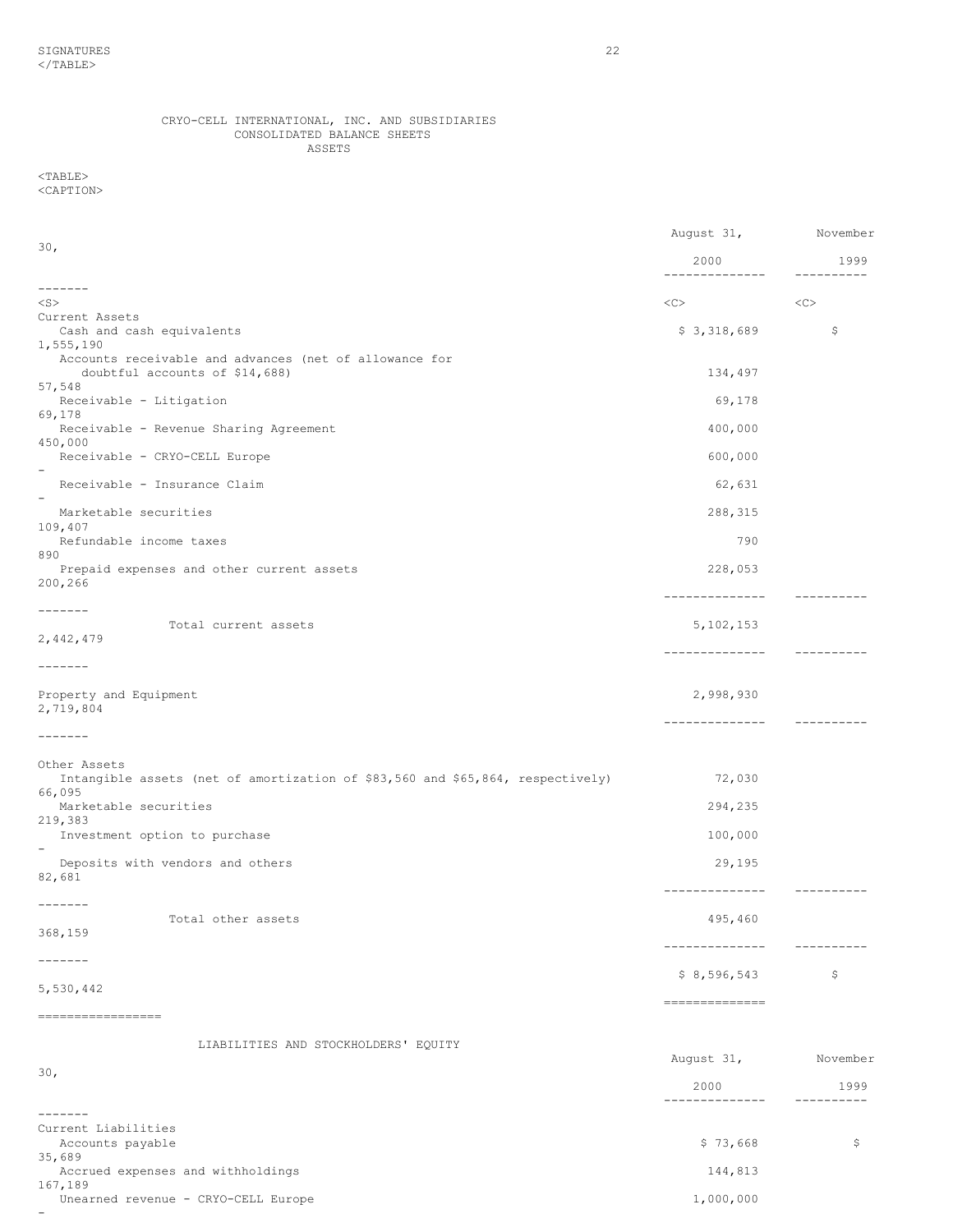| Current portion of obligations under capital leases<br>7,604                                             |                    |                        | 6,556                            |                   |
|----------------------------------------------------------------------------------------------------------|--------------------|------------------------|----------------------------------|-------------------|
| $- - - - - - -$                                                                                          |                    |                        | --------------                   | ----------        |
| Total current liabilities<br>210,482                                                                     |                    |                        | 1,225,037                        |                   |
|                                                                                                          |                    |                        | ---------------                  | -----------       |
| -------                                                                                                  |                    |                        |                                  |                   |
| Other Liabilities<br>Unearned revenue                                                                    |                    |                        | 284,296                          |                   |
| 145,535<br>Deposits                                                                                      |                    |                        | 30,500                           |                   |
| 124,550<br>Obligations under capital leases-net of current portion                                       |                    |                        | 13,001                           |                   |
| 17,652                                                                                                   |                    |                        |                                  |                   |
| -------                                                                                                  |                    |                        |                                  |                   |
| Total other liabilities<br>287,737                                                                       |                    |                        | 327,797                          |                   |
| -------                                                                                                  |                    |                        | --------------                   | -----------       |
|                                                                                                          |                    |                        |                                  |                   |
| Stockholders' Equity<br>Preferred stock (500,000 \$.01 par value authorized and unissued)                |                    |                        |                                  |                   |
| Common stock (20,000,000 \$.01 par value common shares                                                   |                    |                        |                                  |                   |
| authorized; 10,089,189 at August 31, 2000 and 9,193,155<br>at November 30, 1999 issued and outstanding)  |                    |                        | 100,892                          |                   |
| 91,932                                                                                                   |                    |                        |                                  |                   |
| Additional paid-in capital<br>12,351,688                                                                 |                    |                        | 15,041,350                       |                   |
| Net realized gain (loss) on marketable securities<br>(71, 210)                                           |                    |                        | 180,050                          |                   |
| Accumulated deficit<br>(7, 340, 187)                                                                     |                    |                        | (8, 278, 583)                    |                   |
| $- - - - - - -$                                                                                          |                    |                        |                                  |                   |
| Total stockholders' equity                                                                               |                    |                        | 7,043,709                        |                   |
| 5,032,223                                                                                                |                    |                        |                                  |                   |
| $\cdots\cdots\cdots\cdots$                                                                               |                    |                        | \$8,596,543                      | -\$               |
| 5,530,442                                                                                                |                    |                        | ---------------                  |                   |
| =================                                                                                        |                    |                        |                                  |                   |
| $\langle$ /TABLE>                                                                                        |                    |                        |                                  |                   |
| The accompanying notes to consolidated financial statements<br>are an integral part of these statements. |                    |                        |                                  |                   |
| 3                                                                                                        |                    |                        |                                  |                   |
|                                                                                                          |                    |                        |                                  |                   |
| CRYO-CELL INTERNATIONAL, INC. AND SUBSIDIARIES<br>CONSOLIDATED STATEMENTS OF OPERATIONS                  |                    |                        |                                  |                   |
| $TABLE$                                                                                                  |                    |                        |                                  |                   |
| <caption></caption>                                                                                      |                    |                        |                                  |                   |
|                                                                                                          | Three Months Ended | ---------------------- | --------------------             | Nine Months Ended |
| -------                                                                                                  |                    |                        |                                  |                   |
| 31,                                                                                                      |                    |                        | August 31, August 31, August 31, | August            |

1999

-------<br>Revenue 862,040

-------<br><S> Costs and Expenses:<br>Cost of sales 364,879 Marketing, general & administrative expenses 739,179 951,775 1,969,202 1,981,775 Research, development and related engineering 94,760 20,206 290,485 62,711 Depreciation and amortization 27,289 28,580 81,838 85,741

-------------- ------------- -------------- ------

2000 1999 2000

-------------- ------------- -------------- -------

-------------- ------------- -------------- ------

 $$54,628$$   $$330,824$   $$1,500,269$  \$

 $\langle$ C>  $\langle$ C>  $\langle$ C>  $\langle$ C>  $\langle$ C>  $\langle$ C>

258,562 133,441 641,890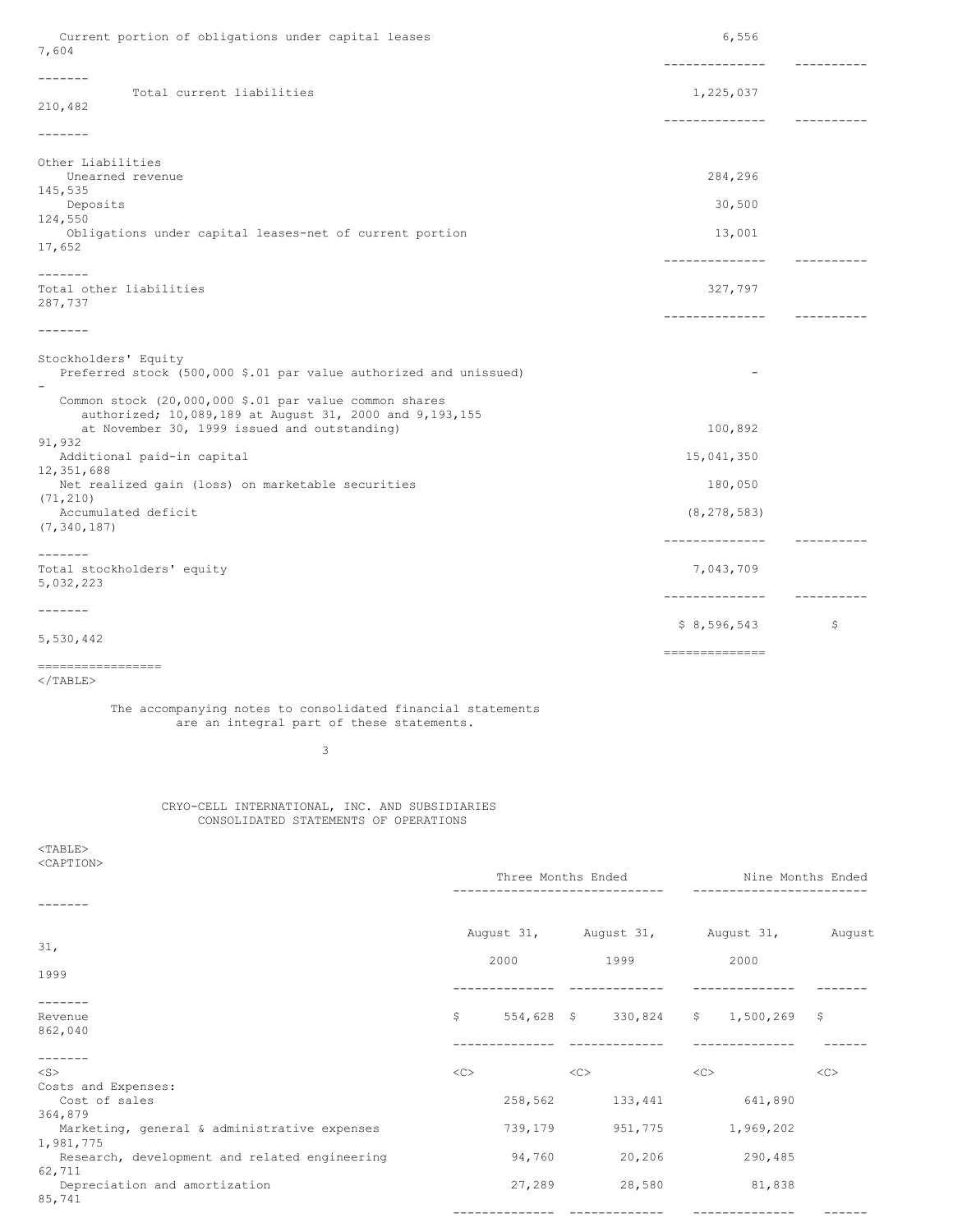-------

| Total cost and expenses                                                                |                              | 1, 119, 789 1, 134, 002 2, 983, 415          |                                      |                 |
|----------------------------------------------------------------------------------------|------------------------------|----------------------------------------------|--------------------------------------|-----------------|
| 2,495,106                                                                              | -------------- ------------- |                                              | --------------                       |                 |
| ------                                                                                 |                              |                                              |                                      |                 |
| Operating Loss<br>(1, 633, 066)                                                        | -------------- ------------- | $(565, 162)$ $(803, 178)$ $(1, 483, 146)$    | ---------------                      |                 |
| $- - - - - - -$                                                                        |                              |                                              |                                      |                 |
| Other Income and (Expense):<br>Interest Income                                         |                              | 42,810 1,176                                 | 84,142                               |                 |
| 1,176<br>Interest Expense                                                              |                              | $(778)$ $(375)$                              | (2, 023)                             |                 |
| (2, 546)<br>Other Income                                                               | 200,000                      | and the state of the state of                | 400,000                              |                 |
| Settlement on Litigation                                                               |                              | 62,631 459,000                               | 62,631                               |                 |
| 341,000<br>Total other income                                                          |                              | 304,663 459,801 544,750                      |                                      |                 |
| 339,630                                                                                |                              |                                              | --------------                       | $- - - - - - -$ |
| $- - - - - - -$<br>Net Loss<br>(1, 293, 436)                                           | \$                           | $(260, 499)$ \$ $(343, 377)$ \$ $(938, 396)$ |                                      | \$.             |
|                                                                                        |                              |                                              |                                      |                 |
| Net Loss Per Share<br>(50.16)                                                          |                              | $(50.03)$ $(50.04)$ $(50.10)$                |                                      |                 |
|                                                                                        |                              |                                              |                                      |                 |
| Number of Shares Used In Computation<br>8,207,458                                      |                              | 10,072,120 8,728,129 9,757,789               |                                      |                 |
| =============<br>$\langle$ /TABLE>                                                     |                              |                                              |                                      |                 |
|                                                                                        |                              |                                              |                                      |                 |
| $\overline{4}$                                                                         |                              |                                              |                                      |                 |
| CRYO-CELL INTERNATIONAL, INC. AND SUBSIDIARIES<br>CONSOLIDATED STATEMENT OF CASH FLOWS |                              |                                              |                                      |                 |
| $<$ TABLE><br><caption></caption>                                                      |                              |                                              |                                      |                 |
|                                                                                        |                              |                                              | Nine Months Ended                    |                 |
| ------------                                                                           |                              |                                              |                                      |                 |
| August 31,                                                                             |                              |                                              | August 31,                           |                 |
| 1999                                                                                   |                              |                                              | 2000                                 |                 |
| (unaudited)                                                                            |                              |                                              | (unaudited)<br>_____________________ |                 |
| -------------                                                                          |                              |                                              |                                      |                 |
| Cash Flows from Operating Activities<br>Net Loss                                       |                              | $<\infty$<br>\$ (938, 396)                   |                                      | $<$ C $>$<br>\$ |
| (834, 811)<br>Adjustments to reconcile net loss                                        |                              |                                              |                                      |                 |
| to cash used for operating activities:<br>Depreciation and amortization                |                              | 102,011                                      |                                      |                 |
| 85,741<br>Issuance of common stock for interest and services rendered                  |                              | 201,273                                      |                                      |                 |
| 451,476<br>Changes in assets and liabilities:<br>Accounts receivable                   |                              | (76, 949)                                    |                                      |                 |
| (12, 403)<br>Receivable - Revenue Sharing Agreement<br>Receivable - CCEL Europe        |                              | 50,000<br>(600, 000)                         |                                      |                 |
| Receivable - Insurance Claim<br>Receivable - Litigation                                |                              | (62, 631)                                    |                                      |                 |
| (510, 178)<br>Prepaid expenses and other current assets<br>(155, 002)                  |                              | (27, 787)                                    |                                      |                 |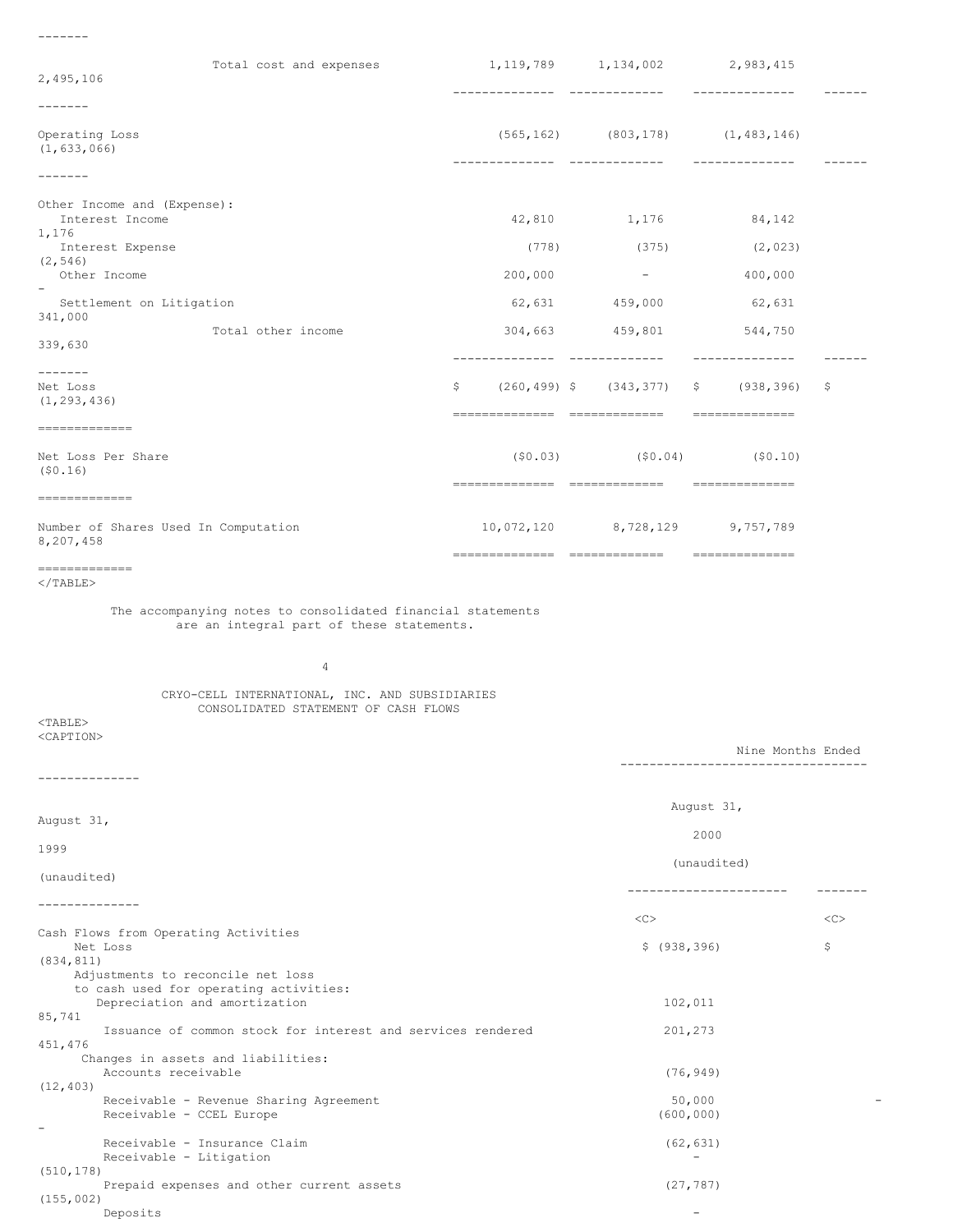- Accounts payable 37,982 31,313 Accrued expenses (22,376) (154,283) Refundable income taxes payable 100 8,078 Unearned revenue - CRYO-CELL Europe 1,000,000<br>Unearned revenue and deposits 98.197 Unearned revenue and deposits 146,639 ---------------------- -------- ------------- Net cash used for operating activities (238,576) (943,430) ---------------------- -------- ------------- Cash flows from investing activities: Investment -option to purchase (100,000) - Purchases of securities (2,500) - Purchases of property and equipment (363,447) (84,260) Payments for intangible assets (23,630) - ---------------------- -------- ------------- Net cash provided by (used for) investing activities  $\zeta$  (489,577) \$ (489,577) (84,260) ---------------------- -------- ------------- Cash flows from financing activities Proceeds from the sale of securities 21,000 1,215,208 Proceeds (repayment) of short term borrowings -(550,000) Exercise of stock options 2,476,351 - Repayment of capital leases (5,699) (3,776) ---------------------- -------- ------------- Net cash provided by financing activities: 2,491,652 661,432 ---------------------- -------- ------------- Increase (decrease) in cash and cash equivalents 1,763,499 (366,258) Beginning of period 1,555,190 499,696 ---------------------- -------- ------------- End of period 3,318,689 133,438 ====================== ===================== Supplemental disclosure of cash flow information: Interest \$ 2,023 \$ 2,921 ---------------------- -------- ------------- Income taxes  $\zeta$  -  $\zeta$ - ---------------------- -------- ------------- Supplemental schedule of non-cash investing and financing activities: ---------------------- -------- ------------- Debt converted into common stock  $\zeta =$ 530,000 ====================== ===================== </TABLE>

The accompanying notes to consolidated financial statements are an integral part of these statements.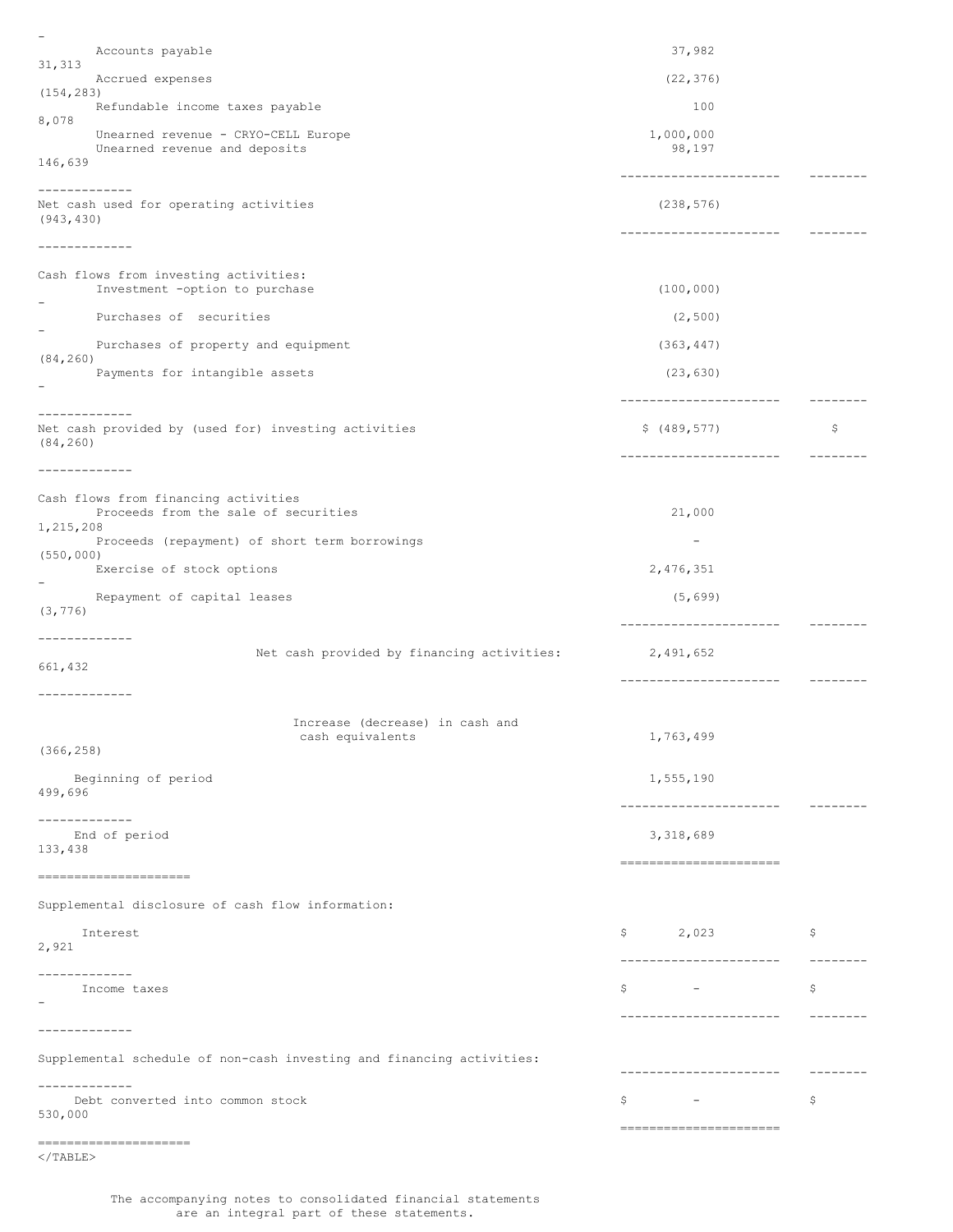## CRYO-CELL INTERNATIONAL, INC. NOTES TO CONDENSED CONSOLIDATED FINANCIAL STATEMENTS AUGUST 31, 2000 (UNAUDITED)

### NOTE 1 - FINANCIAL STATEMENTS

The Consolidated Financial Statements including the Consolidated Balance Sheet as of August 31, 2000 and November 30, 1999, Consolidated Statements of Operations for the three and nine months ended August 31, 2000 and August 31, 1999, and Consolidated Statement of Cash Flows for the nine months ended August 31, 2000 and August 31, 1999 have been prepared by the Company, without audit. In the opinion of Management, all adjustments (which include only normal recurring adjustments) necessary to present fairly the financial position, results of operations and changes in cash flows at August 31, 2000 and for all periods presented have been made.

Certain information and footnote disclosures normally included in consolidated financial statements prepared in accordance with generally accepted accounting principles have been condensed or omitted. It is suggested that these condensed financial statements be read in conjunction with the financial statements and notes thereto included in the Company's November 30, 1999 Annual Report on Form 10-KSB.

#### NOTE 2 - MARKETABLE SECURITIES

# RETURN ON INVESTMENT CORPORATION

In August 2000 Return on Investment Corporation (ROI Corporation) merged into Net/Tech International, Inc. (NTTI) and NTTI's name changed to ROI Corporation. ROI Corporation now trades as ROIE. ROIE exchanged one share of common stock for twenty shares of NTTI common stock reducing the Company's holdings to 77,886 shares of ROIE common stock.

In November 1998 the Company's ownership percentage in NTTI decreased to less than 20% of the outstanding shares of NTTI. The Company had accounted for its investment in NTTI in previous years using the equity method but as of the date upon which its ownership percentage fell below 20% the Company used the guidance in SFAS 115 ACCOUNTING FOR CERTAIN INVESTMENT IN DEBT AND EQUITY SECURITIES, to account for the investment. Under this guidance all of the Company's marketable securities are classified as available-for-sale as of the balance sheet date and reported at fair value, with unrealized gains and losses recorded as a component of stockholder's equity. Since ROIE and NTTI stocks are thinly traded and subject to considerable price fluctuation, were the Company to attempt to sell large blocks of shares, it is unlikely that the Company would be able to obtain the exchange market value as listed. This security is therefore subject to considerable market risk. Since the stock owned in ROIE is subject to trading restrictions a portion of this investment has been classified as a non-current asset based upon the number of shares, which may not be sold in 2000.

The Company recognized losses under the equity method for the NTTI investment during 1998 reducing the cost basis of the stock to \$0. An unrealized gain has been recorded as a component of stockholders equity in the amount of \$389,430 and \$295,965 to reflect the fair market value of the investment as of August 31, 2000 and August 31, 1999, respectively.

6

CRYO-CELL INTERNATIONAL, INC. NOTES TO CONDENSED CONSOLIDATED FINANCIAL STATEMENTS AUGUST 31, 2000 (UNAUDITED)

# NOTE 2 - MARKETABLE SECURITIES (CONT'D)

#### OTHER SECURITIES

In 1997 the Company acquired 100,000 shares of an equity security in payment for the sale of a Revenue Sharing Agreement. The original cost as determined by the trading price on the date of acquisition was \$400,000. The fair value of this security as of August 31, 2000 and August 31, 1999 was \$190,620 and \$40,620, respectively and the unrealized holding loss on this security was \$209,380 and \$359,380 as of August 31, 2000 and August 31, 1999, respectively.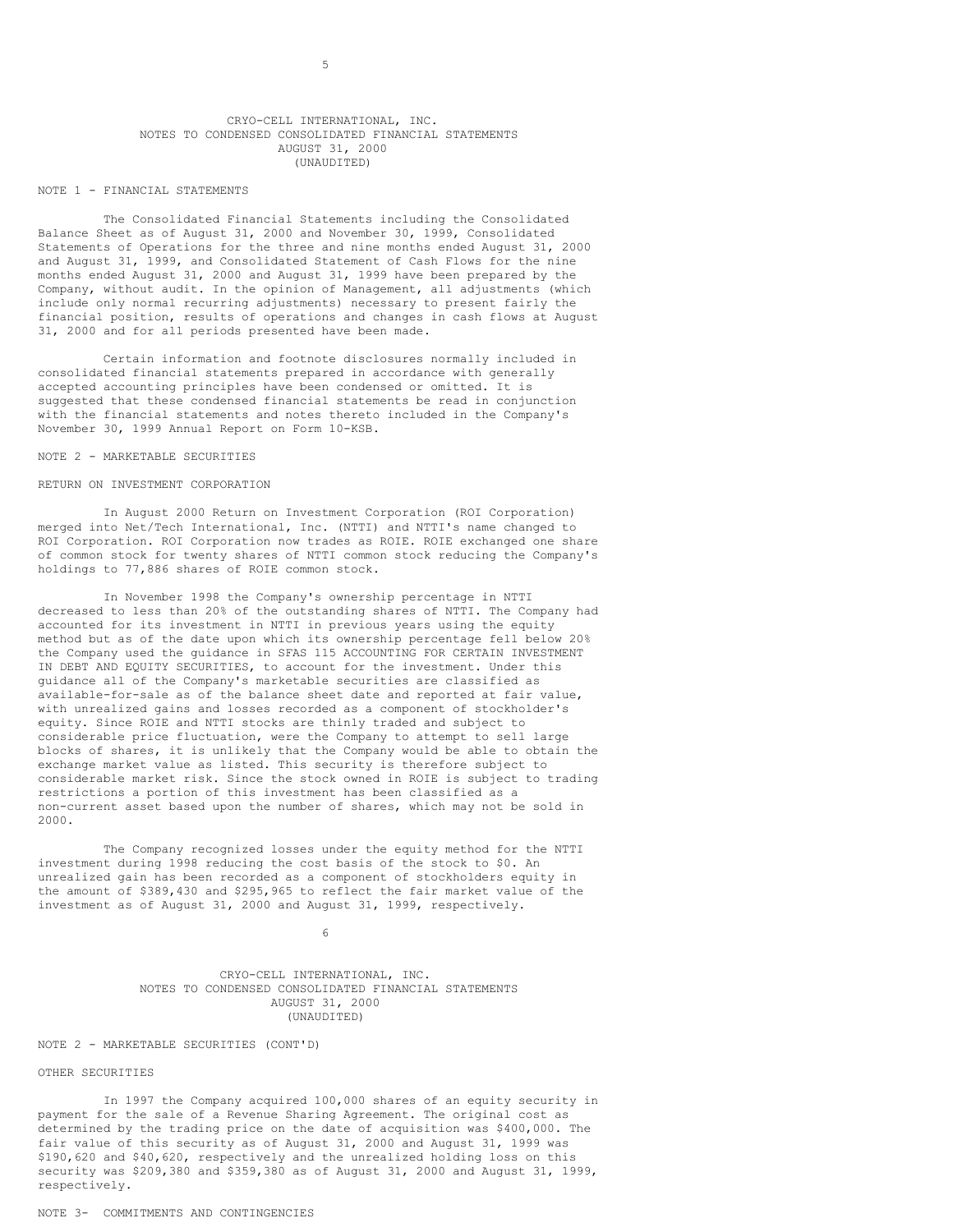In June 1998, the Company entered into an agreement, with World Medical Match, a non-profit corporation, whose mission includes assisting the poor with funds to provide them access to medical matching opportunities. The agreement states that World Medical Match agrees to grant the Company \$50,000 for the purpose of paying for 200 U-CordTM stem cell collection kits and the first year of cryogenic storage for the benefit of indigent expectant parents. Upon execution of the agreement the Company was granted \$25,000, which is classified as a deposit on the balance sheet. The Company is currently working with local medical practices, hospitals, and other medical industry organizations to implement this project.

As part of the September 1998 agreement between a consultant and the Company, the Company committed to issue 200,000 shares of the Company's restricted common stock in exchange for marketing services to be provided by the consultant and his team of sub-contractors. The original contract was for a five-year period and provides for the issuance of 10,000 shares of stock upon the signing of the agreement, 40,000 shares upon the implementation of the marketing program and 50,000 shares to be issued at various times during the contract period. In November 1999 the agreement was renegotiated with the 60,000 common shares previously issued representing payment in full.

In January 2000, the Company extended its marketing agreement with Lamaze Publishing Company to sponsor the Lamaze YOU AND YOUR BABY tutorial tape and full-page advertisements in the Lamaze Parent Magazine at a cost of \$213,362. The extended agreement commenced in April 2000. As of August 31, 2000, the Company paid \$154,162 and is recognizing this as a prepaid expense on the balance sheet. The prepaid expense is being prorated over the term of the contract and expensed accordingly. In July 1999, the Company was informed that Lamaze Publishing Company was acquired by iVillage, Inc., a leading on line women's network. The Company's agreements with Lamaze will remain intact, including the exclusivity provisions as the only cord blood preservation company on the Lamaze YOU AND YOUR BABY educational videotape through the year 2003.

On April 6, 2000, the Company signed an agreement to establish CRYO-CELL Europe. Under the terms of the agreement, the Company has licensed the marketing rights to Europe for the Company's U-CordTM program. In return for the marketing rights and technology transfer the Company will receive \$1,400,000. As of August 31, 2000 the Company has received \$800,000 per the contract schedule. The remaining payments (\$600,000) are due in full by July 1, 2001 but will likely be paid by November 2000. The Company will also receive an on-going percentage of the revenues generated from the European operations.

7

# CRYO-CELL INTERNATIONAL, INC. NOTES TO CONDENSED CONSOLIDATED FINANCIAL STATEMENTS AUGUST 31, 2000 (UNAUDITED)

#### NOTE 3- COMMITMENTS AND CONTINGENCIES

On September 19, 2000, the Company purchased an equity position of approximately six percent (6%) in CRYO-CELL Europe for \$1,000,000. A \$500,000 payment was made upon signing of the agreement and an additional \$500,000 will be paid on November 30, 2000 subject to the receipt of the remaining \$600,000 due under the terms of the original agreement. The equity position is in addition to the receipt of the entitlements from processing fees and a minimum of 18% of the annual fees from all expectant parents who preserve their newborn's U-CordTM blood with CRYO-CELL Europe.

In August 2000, the Company signed a three-year contract with babygear.com, the leading baby products, eCommerce retailer. Babygear.com will market the Company's U-CordTM preservation services through its Web site. An article featuring the potential medical benefits of U-CordTM preservation will appear on ibaby.com and babygear.com Web sites with a direct link to the Company's Web site. Under the terms of the agreement, the Company will distribute babygear.com certificates and offers to clients.

In August 2000, the Company signed a marketing agreement with iVillage.com, the leading women's network online at a cost of \$42,500. Under the terms of the agreement, iVillage.com will direct millions of women who access the iVillage Web site to the Company, as well as, develop banners on both its Parent Place and Parent Soup Web sites. In addition, information detailing the benefits of preserving cord blood stem cells will appear in Lamaze.com and allHealth along with newsletters to iVillage members. As of August 31, 2000, the Company paid \$12,500 and is recognizing this as a prepaid expense on the balance sheet.

#### NOTE 4 - LEGAL PROCEEDINGS

On or about July 11, 1996, CRYO-CELL filed suit in San Francisco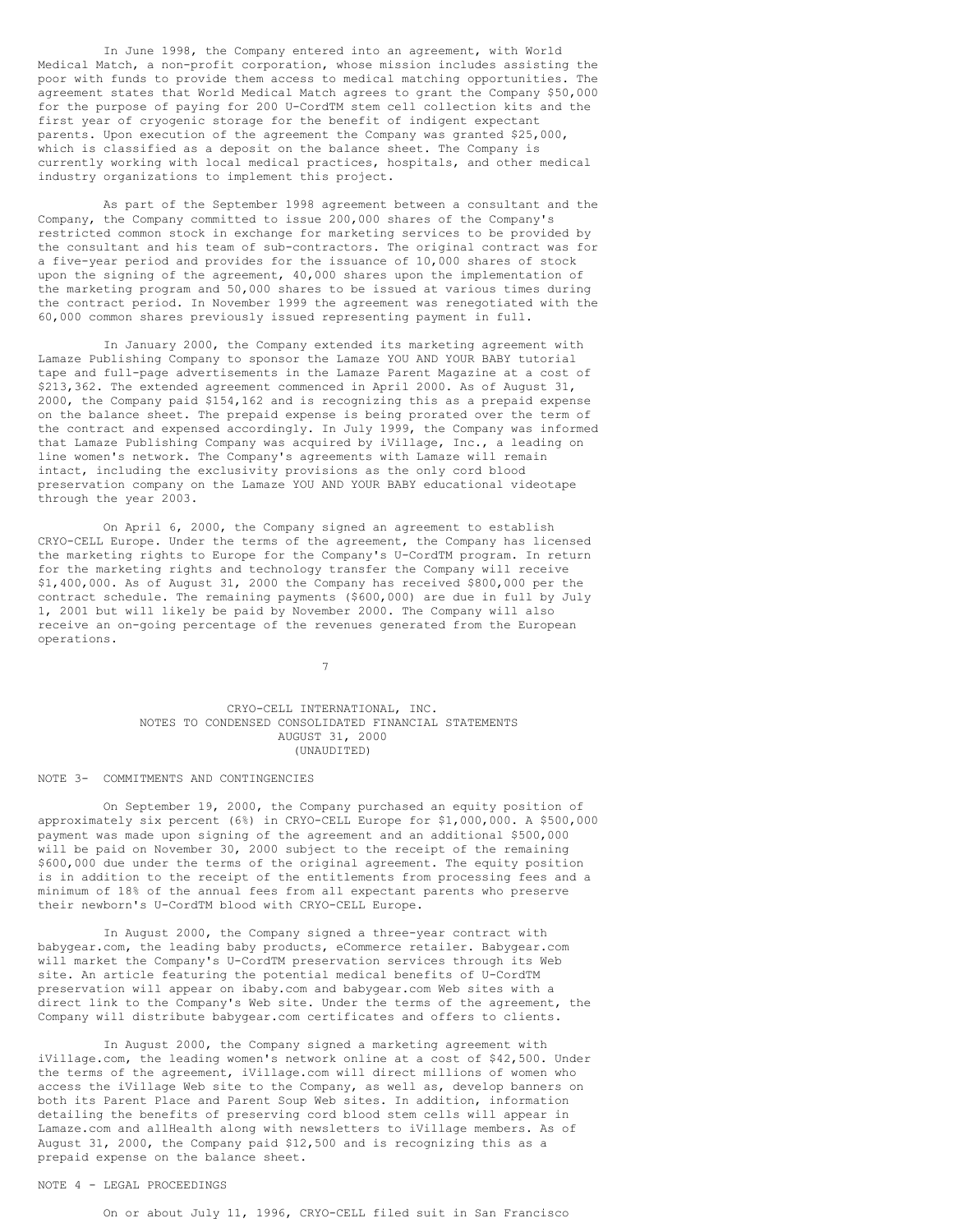Superior Court against the University of Arizona, Dr. David Harris and Cord Blood Registry, Inc. (CBR). The suit claimed breach of contract and other related business torts. After settlement discussions were unproductive, the University of Arizona counter-sued CRYO-CELL for breach of contract and negligent misrepresentation on March 27, 1997.

On July 20, 1998, as a result of the evidence, the jury awarded \$1,050,000 against Defendant University of Arizona. In addition, an award of \$120,000 was granted against the University of Arizona and David Harris, individually, for misappropriation of trade secrets. The court rejected three post-trial motions by the University of Arizona including a request to reduce the award or set aside the verdict.

On or about September 27, 1999 the Company accepted the University's offer of \$800,000 and settled the matter. On September 30, 1999, the Company received \$441,000 from the University of Arizona. The remaining balance of \$359,000 is being held in escrow, to satisfy a legal lien filed November 4, 1998 by the Company's previous attorneys, Horwitz and Beam. CRYO-CELL retained the services of Horwitz & Beam, a California law firm, to handle the above-described lawsuit including its allegations against CBR for interference in a legitimate contract between two parties and unfair business practices, among other claims. The court granted a summary judgment dismissal in favor of CBR. CRYO-CELL believes that Horwitz & Beam mishandled the CBR aspect of the case and certain aspects of its case against the University of Arizona. There is a dispute concerning the amount of fees owed by the Company to Horwitz & Beam.

On March 8, 1999, the Company, the Company's CEO and Chairman, the Company's Executive Vice President, and the Company's legal counsel were named as the defendants in a lawsuit filed in the Superior Court of Orange County, California by Horwitz & Beam, the attorneys which had represented CRYO-CELL in its suit against the University of Arizona et al. The plaintiff alleged breach of contract and seeks payment of \$129,822 in allegedly unpaid fees and costs associated with the University of Arizona litigation. The plaintiff also asserted claims of misrepresentation.

8

# CRYO-CELL INTERNATIONAL, INC. NOTES TO CONDENSED CONSOLIDATED FINANCIAL STATEMENTS AUGUST 31, 2000 (UNAUDITED)

## NOTE 4 - LEGAL PROCEEDINGS (CONT'D)

The Company believes there is no merit to the suit and that none of the claimed \$129,822 in fees is due and owing under the contract. The Company believes that Horwitz & Beam brought this action and improperly sought punitive damages for the purpose of interfering with the Company's efforts to raise and maintain additional capital.

Accordingly, on June 14, 1999, the Company filed: (1) an answer denying all liability; (2) a counterclaim for breach of contract and malpractice, seeking in excess of \$1 million in compensatory damages arising from the malpractice; (3) a motion to dismiss the individual defendants for lack of jurisdiction; and (4) a motion to dismiss all punitive damages allegations against the Company.

On December 17, 1999, Judge Alicemarie H. Stotler of the United States District Court in the Central District of California, issued an Order in which she: (1) granted CRYO-CELL International, Inc.'s ("CRYO-CELL") Motion to Strike Punitive Damages and Dismiss Part of the Complaint; (2) granted Daniel Richard's, Mark Richard's and Gerald F. Maass' (the "Individual Defendants") Motion to Dismiss Complaint for Lack of Personal Jurisdiction; and (3) granted in part and denied in part Horwitz & Beam, Inc.'s ("H&B") Motion for Order Dismissing Counterclaim and/or Strike Portions Thereof.

The net effect of this order was to reframe the Complaint as a fee dispute, as opposed to a multi-million dollar claim for fraud against CRYO-CELL and its corporate officers. By its order, the Court has barred recovery in this action against the Individual Defendants, and has reduced the Company's exposure from over \$3.5 million dollars to \$129,822, plus a possible award of attorneys' fees.

## NOTE 5 CONVERTIBLE NOTES

In November 1998, the Company borrowed \$530,000 on eleven convertible promissory notes. The notes had a term of six months at which time the principal plus interest, at 8% per year was due. The promissory notes contained a conversion provision to the Company's restricted common stock at \$2.00 per share. In February 1999, the loan agreements were converted to 302,000 shares of the Company's common stock at a price of \$1.75 per share. The loan holders agreed to forego any accrued interest and any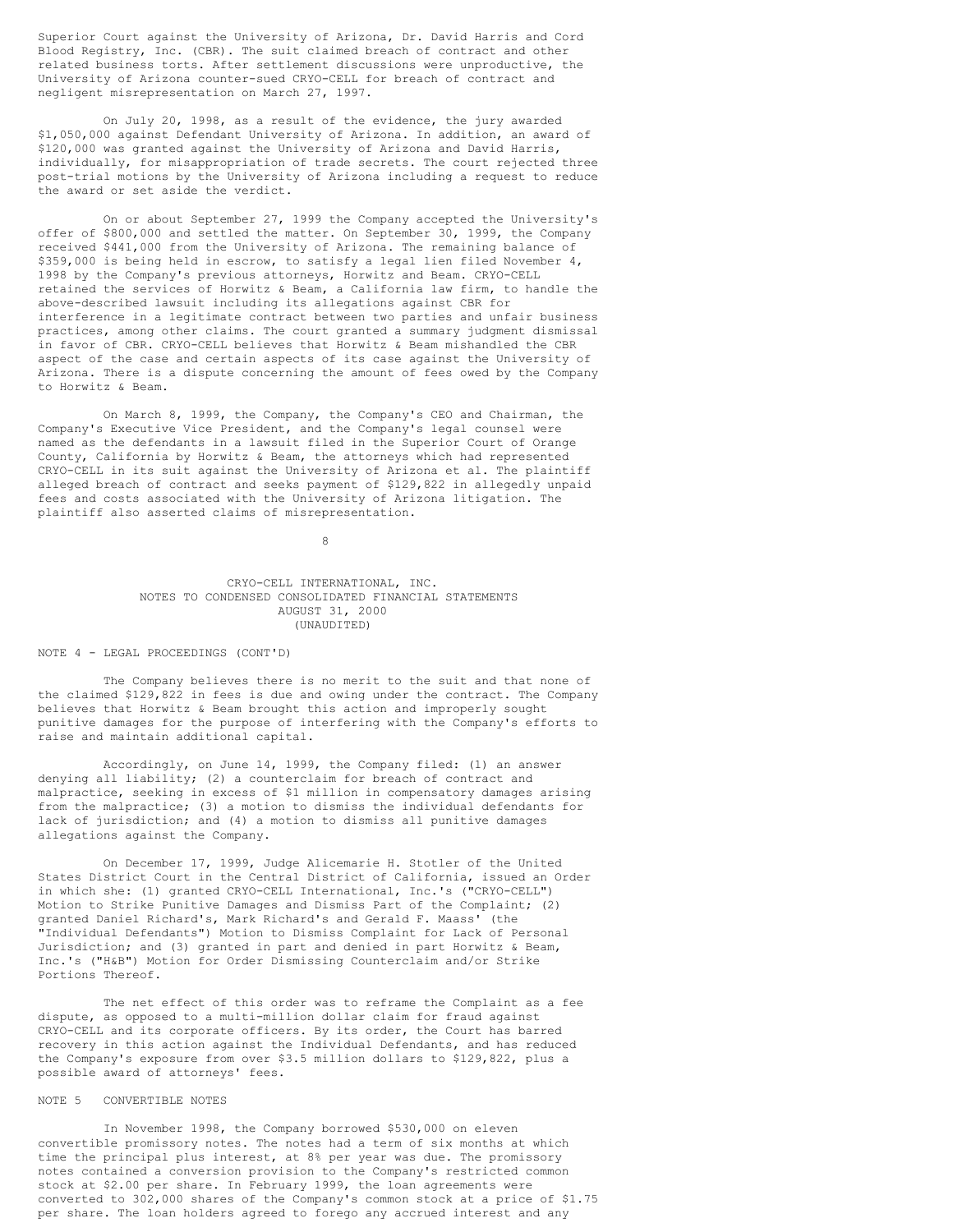registration rights. All shares are subject to Rule 144.

In October 1998, the Company entered into a convertible note agreement borrowing \$10,000 from an investor. The note has a term of one year at which time the principal plus interest, at 20% per year, will be due. The note holder has the option to be paid in full for interest plus principal or to convert to the Company's common stock at \$2.00 per share. In October 1999, the note holder converted the promissory to 6,000 shares of the Company's restricted common stock. All shares are subject to Rule 144.

# NOTE 6 STOCKHOLDERS' EQUITY

As of August 31, 2000, the Company has received \$2,476,351 from the exercise of options to purchase 857,000 shares of common stock. In February 2000, the Company received \$21,000 from the sale of 5,000 shares of its common stock.

The Company made payments for consulting services through the issuance of common stock. Consulting fees of \$201,273 were paid by the issuance of 34,034 common shares as of August 31, 2000.

9

CRYO-CELL INTERNATIONAL, INC. NOTES TO CONDENSED CONSOLIDATED FINANCIAL STATEMENTS AUGUST 31, 2000 (UNAUDITED)

NOTE 7 AGREEMENTS

#### ARIZONA

On February 9, 1999, the previous agreements with the Company's Arizona Revenue Sharing investors were modified and replaced by a Revenue Sharing Agreement for the state of Florida for a price of \$1,000,000. Under the terms of this agreement the Company credited the investors' previously paid \$450,000 toward the purchase of the Revenue Sharing Agreement. The balance of \$550,000 will be paid through their Revenue Sharing entitlements to their share of net storage revenues. The Revenue Sharing Agreement applies to net storage revenues originating from specimens from within the state of Florida. The Revenue Sharing Agreement entitles the investors to net revenues from a maximum of 33,000 storage spaces and cancels the investor's obligation to provide the Company with \$675,000 plus accrued interest under the prior Arizona agreement.

#### ILLINOIS

In 1996, the Company signed agreements with a group of investors entitling them to an on-going 50% share in the Company's portion of net storage revenues generated by specimens stored in the Illinois Masonic Medical Center. Since the Company will no longer be storing new specimens in Chicago, the agreements were modified in 1998 to entitle the investors to a 50% share of the Company's portion of net revenues relating to specimens originating in Illinois and its contiguous states and stored in Clearwater, Florida for a maximum of up to 33,000 spaces. The revenue generated by this Single Unit Revenue Sharing Agreement was \$1,000,000.

#### BIO-STOR

On February 26, 1999, the Company modified all previous agreements with Bio-Stor International, Inc. The modified agreement enters Bio-Stor into a Revenue Sharing Agreement for the state of New York. The Company will credit Bio-Stor's \$900,000 (previously paid) toward the purchase of 90% of New York. Bio-Stor will receive 90% of the 50% share in CRYO-CELL's portion of net storage revenues generated by the specimens originating from the Company's clients in the state of New York for up to 33,000 shared spaces. This agreement supersedes all other agreements between Bio-Stor International, Inc and the Company.

## TENET HEALTHSYSTEM HOSPITALS, INC.

On November 30, 1996, the Company signed agreements with OrNda HealthCorp. Two "one-third" Revenue Sharing Agreements were purchased in which OrNda paid the Company \$666,666. OrNda was acquired by Tenet Healthcare Corporation, which agreed to be bound by the terms of the OrNda agreements. The agreements were renegotiated and the Company will store all Tenet originated specimens at its headquarter's lab in Clearwater, Florida while paying Tenet a revenue sharing entitlement.

#### NEW JERSEY

On November 30, 1999, the Company entered into agreements with two investors entitling them to on-going shares in a portion of CRYO-CELL's net storage revenue generated by specimens originating from within the state of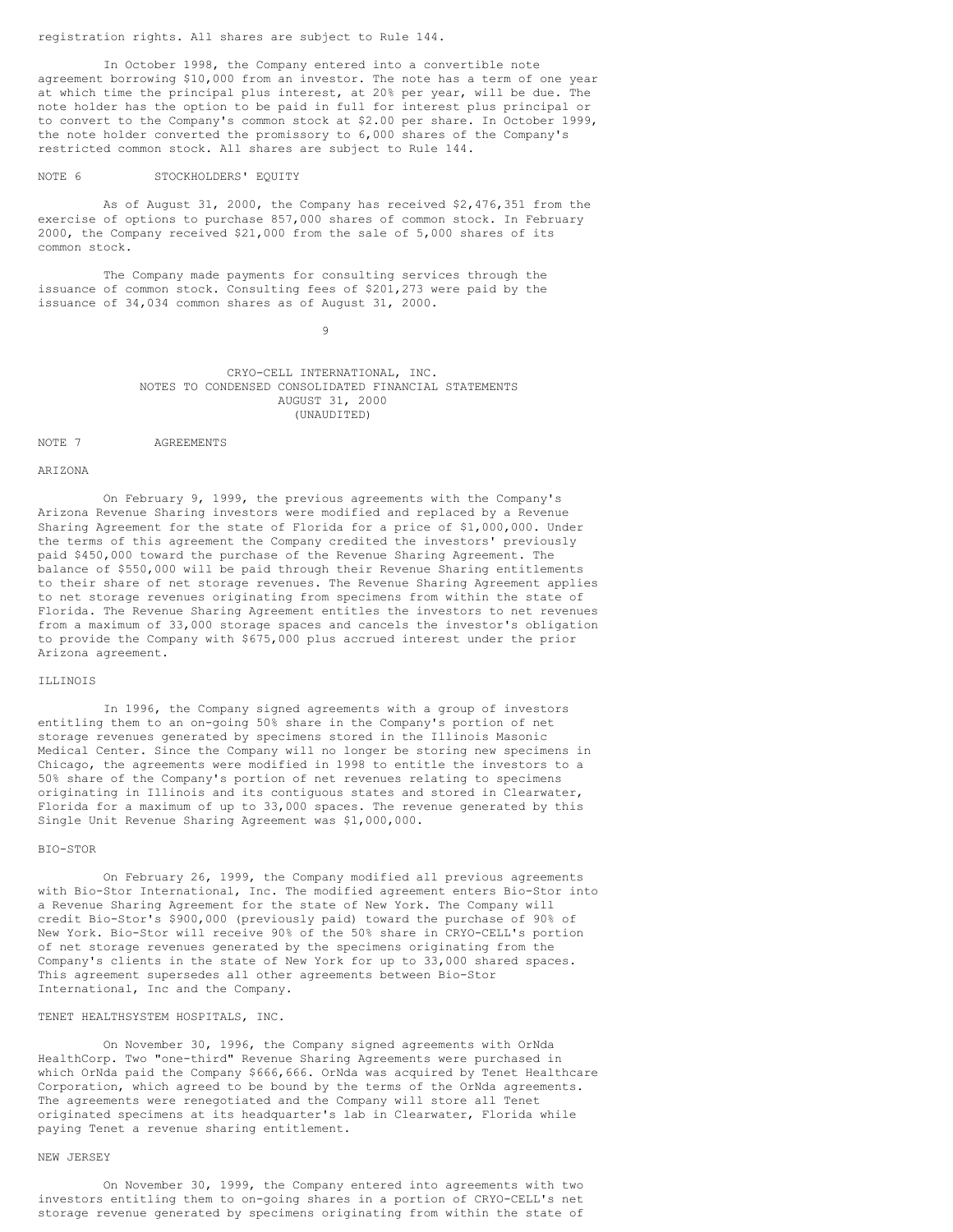New Jersey. Deposits totaling \$100,000 have been received and the remaining \$400,000 due in November 2000, is recorded as a receivable. When the Company receives the \$400,000 the investors will be entitled to a portion of net storage revenues generated to a maximum of 33,000 storage spaces.

10

CRYO-CELL INTERNATIONAL, INC. NOTES TO CONDENSED CONSOLIDATED FINANCIAL STATEMENTS AUGUST 31, 2000 (UNAUDITED)

NOTE 7 AGREEMENTS (CONT'D)

SAGGI CAPITAL

In January 2000, the Company renewed its contract with Saggi Capital. The new agreement provides business consulting and investor relations services for the Company through January 2001.

# WOMEN & INFANTS' HOSPITAL OF RHODE ISLAND

In June 1998, the Company signed an agreement with Women & Infants' Hospital of Rhode Island for the establishment of a commercial placental/umbilical cord blood bank at their Providence, Rhode Island medical facility. The hospital will be offering its stem cell banking services to parents of approximately 9,000 babies who are born each year at this facility. Under the terms of the agreement the hospital will provide the space and utilities, liquid nitrogen supply, technician, etc. CRYO-CELL will be responsible for the billing activities. The storage revenues will be divided 75% to the Company and 25% to the hospital, while the hospital is entitled to 100% of the processing revenue. Additionally, if processing revenue is insufficient to cover the fixed costs of the cord blood bank, the Company will be responsible to pay the shortfall. In order to cover the possible shortfall the hospital required \$50,000 to be placed in escrow.

## OTHER AGREEMENTS

On November 5, 1998 an agreement previously entered into by the Company with a private investor was revised. Per the terms of the original agreement, the investor had purchased 10% of a Revenue Sharing Agreement in the state of New Jersey. The new agreement has transferred the \$100,000 investment to the state of New York. Under the revised agreement the investor will receive 10% of the 50% share in CRYO-CELL's portion of net storage revenues generated by the specimens originating from the Company's clients in the state of New York for up to 33,000 spaces.

#### UNIVERSITY OF SOUTH FLORIDA AT TAMPA

In February 2000, the Company, through its wholly owned subsidiary CCEL BIO-THERAPIES, Inc., entered into a research agreement with the University of South Florida at Tampa to collaborate on a technology for the potential treatment of a number of debilitating degenerative diseases. As of August 31, 2000, CCEL-BIO-THERAPIES has funded \$150,000 toward this research, with \$50,000 remaining in reserve. CCEL BIO-THERAPIES, Inc. and the University are co-assignees of a filed patent application covering this technology. The Company has been granted worldwide marketing rights for any product developed as a result of this research program and the University will receive standard royalty payments on any product sales.

11

## CRYO-CELL INTERNATIONAL, INC. NOTES TO CONDENSED CONSOLIDATED FINANCIAL STATEMENTS AUGUST 31, 2000 (UNAUDITED)

# NOTE 8 RECEIVABLE LITIGATION

On or about September 27, 1999 the Company accepted the University of Arizona's offer of \$800,000 to settle its litigation. In September 1999, the Company received \$441,000 from the University of Arizona leaving a balance of \$359,000 that is being held in escrow to satisfy a legal lien filed November 4, 1998 by the Company's previous attorneys, Horwitz and Beam. The Company reduced the award to \$510,178 and recognized this as gain on litigation. This reduction includes a 20% contingency fee (\$160,000) to the Company's previous attorneys and \$129,822 in contested legal fees that the Company feels are not due and owing under the contract (See Note 4). When the \$289,822 is netted against the \$359,000 held in escrow the result is a receivable balance of \$69,178. The Company has requested the release of the \$69,178 from escrow, which is the excess of 20% of the \$800,000 actual settlement amount. The overage is a result of the Company's settlement of the \$1,170,000 original jury award.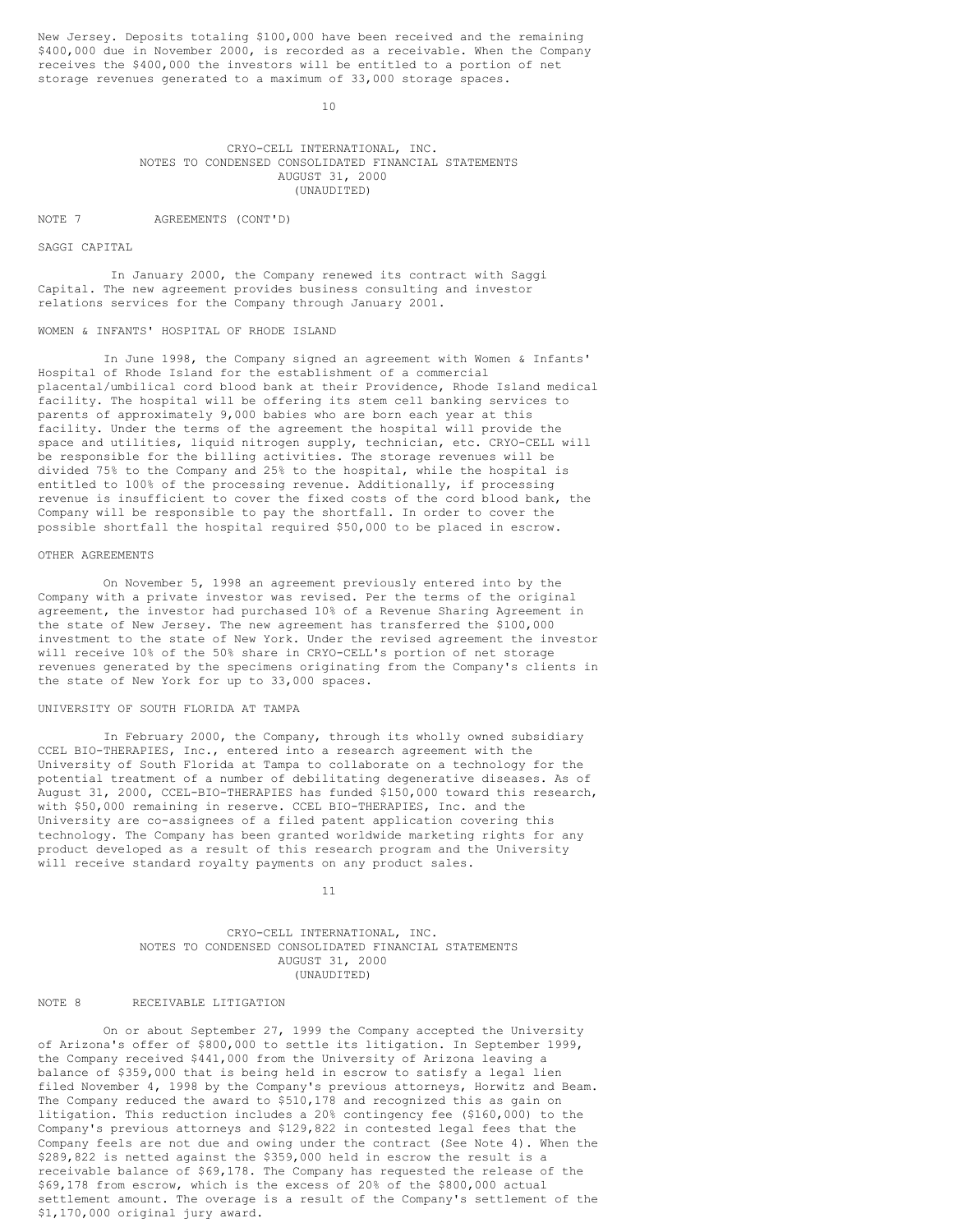#### NOTE 9 INVESTMENT - OPTION TO PURCHASE

On September 23, 1999, the Company entered into a 20-year exclusive agreement with the Cancer Group Institute, LLC, the nation's premier cancer information service. Per the agreement The Cancer Group Institute, LLC received options to purchase 10,000 shares of the Company's common stock in return the Company has an option to purchase 100% of The Cancer Group Institute's common stock. The purchase price of The Cancer Group Institute, LLC will be between \$1,500,000 and \$2,000,000, depending on the date the Company acquires ownership. As of August 31, 2000, \$100,000 has been paid to The Cancer Group Institute, LLC.

## NOTE 10 RECEIVABLE - INSURANCE CLAIM

As a result of the dismissal of the claim for fraud against the Company and its corporate officers (See Note 4), the Company was able to recover a portion of its legal fees. Under the terms of the Company's directors and officers insurance policy, the Company is to receive \$62,631.38 as reimbursement of legal fees. In October 2000, the Company received \$62,631.38.

ITEM 2. MANAGEMENT'S DISCUSSION AND ANALYSIS OR PLAN OF OPERATION.

CRYO-CELL International, Inc. is a Delaware Corporation, incorporated on September 11, 1989. It is engaged in cryogenic cellular storage and the design and development of cellular storage devices. The Company's current focus is on the processing and preservation of umbilical cord (U-Cord(TM)) blood stem cells for autologous/sibling use. Having celebrated its 10-year anniversary in November 1999, the Company believes that it is the oldest of all of the commercial companies currently specializing in separated umbilical cord blood stem cell storage. CRYO-CELL has pioneered several technologies that allow for the processing and storage of specimens in a cryogenic environment and presently, the Company's mission of affordability for U-Cord blood preservation remains in effect. These technologies include a process for the storage of fractionated (separated) U-Cord stem cells and the development and patenting of the first computer controlled, robotically operated cryogenic storage system. Its headquarters facility in Clearwater, FL handles all aspects of its business operations including the processing and storage of specimens in one site. Several other companies involved in commercial cell banking rely on shipping their specimens elsewhere for processing and storage.

It is the Company's mission to make expectant parents aware of the potential medical benefits from preserving stem cells, and to provide them the means and processes for collection and storage of these cells. Today, stem cell transplants are known and accepted treatments for a number of life-threatening diseases. With continued research in this area of medical technology, other avenues for their potential use and expansion are being explored. A vast majority of expectant parents are simply unaware

12

that umbilical cord blood contains a rich supply of stem cells, and that it can be collected, processed and stored for the potential future use of the newborn and possibly related family members. A baby's stem cells will remain a perfect match for the baby throughout its life and have a 1-in-4 chance (or better) of being a perfect match for a sibling. There is no assurance, however, that a perfect match could treat certain diseases. Today, it is still common for the cord blood (the blood remaining in the umbilical cord and placenta) to be discarded at the time of birth as medical waste. Obviously, the Company believes that no U-Cord specimen should be discarded when it could possibly save a life.

Given the potential benefits of U-Cord stem cell preservation, the number of stored specimens is still very small relative to the population and the approximately four million births per annum in the United States alone. Outside of lack of awareness, a critical reason for this low level of market penetration is the misperception of the high cost of the procedure and storage versus the relatively low incidence of use. However, evolving medical technology could significantly increase the utilization of the U-Cord blood for transplantation. A number of competitors in this market have been charging upwards of \$1000 - \$1500 for this procedure plus a fee for storage. The cost is usually not covered by insurance. The Company's strategy is to make this procedure affordable and within financial reach of most families. The growth and profitability of the Company will come from increases in specimen volume driven by its marketing approaches, resulting in an increasing base of annual renewal fees.

In June 1998, the Company signed an agreement with Women & Infants Hospital of Rhode Island for the establishment of a commercial placental/umbilical cord blood bank at their Providence, Rhode Island medical facility. Women & Infants Hospital currently has approximately 9,000 annual births and will be offering its stem cell banking services to the parents of these newborns. Women & Infants laboratory personnel have completed their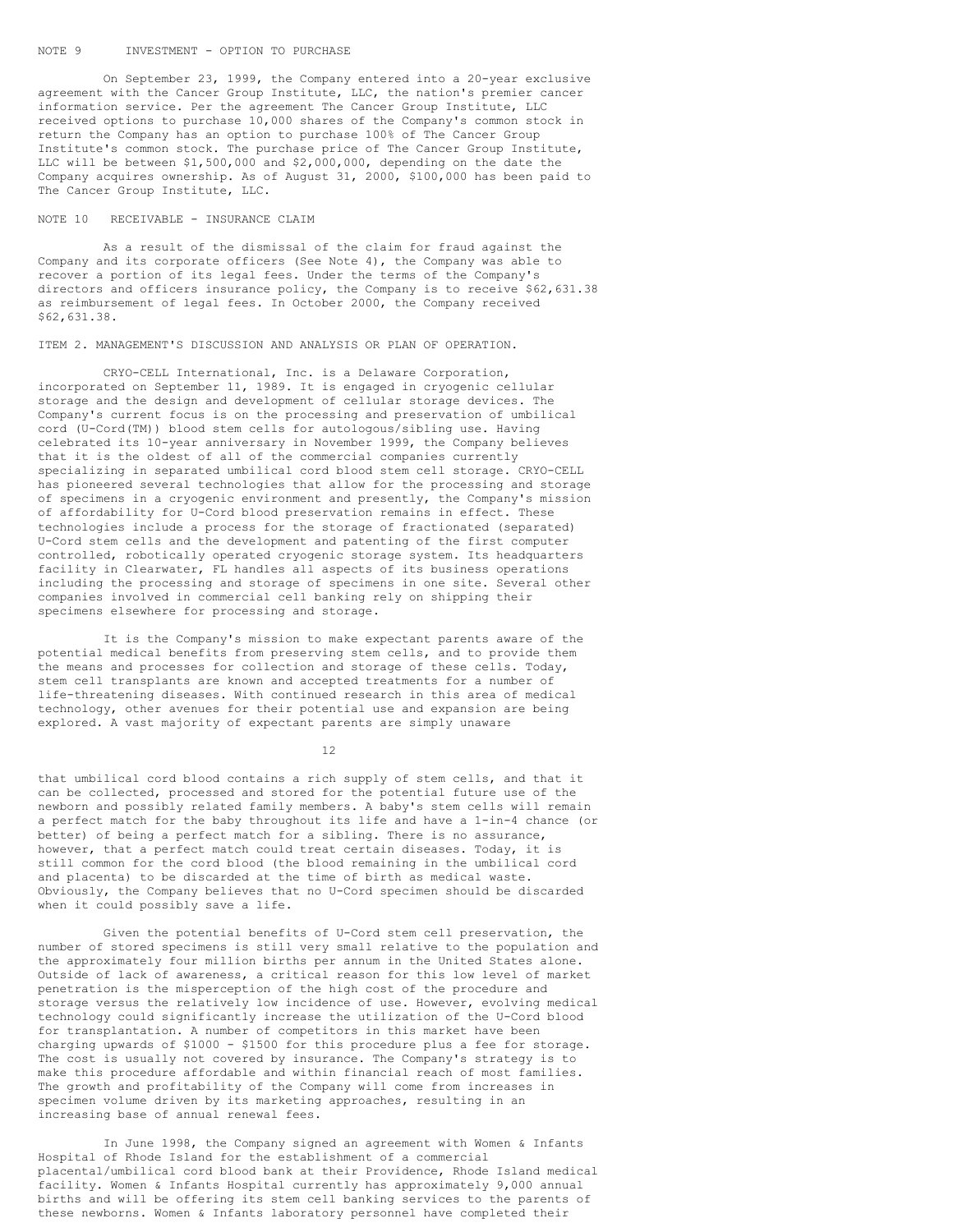training at the Company's state of the art facility in Clearwater, Florida.

During 2000, all U-CordTM blood processing and preservation will be done at the Company's facility with the possible exception of those specimens processed at Women & Infants Hospital in Providence, Rhode Island. It is anticipated that this shift in focus will limit the number of new LifespanSM Center implementations in the future.

During the period since its inception, the Company's research and development activities have principally involved the design and development of its cellular storage systems (CCEL Cellular Storage System) and in securing patents on the same.

The Company's technology involves patented, multi-faceted cellular storage units and the technology for processing stem cells from umbilical cord blood. The Company believes that its long-term cellular storage unit will provide an improved ability to store cells or other material in liquid nitrogen, its vapors or other media. The unit is controlled by a computer system, which robotically inserts vials in pre-selected storage areas inside the chamber. Additionally, the stored material can be robotically inserted or retrieved by computer on an individual basis without all of the remaining specimens being exposed to ambient temperature. The efficient use of storage space and dual identification system for inventory control is a competitive advantage for the Company. The Company is the assignee of all patents on the units.

An independent manufacturer utilizing the Company's patented design currently assembles the unit. The Company has been advised by Underwriters Laboratories ("U/L") that it has passed all required inspections and the unit is now U/L listed. In order to affix the U/L label to all units that are deployed in the future, they must

contain the same parts, operating capabilities and features as in the tested CCEL II model. In July 1999, the Company was informed that the patent on the CCEL III computer controlled robotically operated cellular storage system has been granted. The Company's attorneys are filing for patents in 17 European countries, including the United Kingdom, Germany, France, Italy, Ireland, the Benelux countries, plus Canada, Japan and others.

The following is a discussion and analysis of the financial condition and results of operations of the Company for the quarter ended August 31, 2000 as compared to the same period of the prior year.

13

#### GENERAL

To increase awareness of its services, the Company has invested in a variety of marketing programs designed to educate expectant parents and those medical caregivers to whom they turn to for advice.

The Company markets its preservation services by targeting expectant parents directly and by distributing information to obstetricians, pediatricians, Lamaze instructors, childbirth educators, certified .<br>nurse-midwives and other related healthcare professionals. In addition, the Company exhibits at conferences, trade shows and other media focusing on the expectant parent market. Of significant note is the increasing level of interest being generated by the Company's Web site, www.cryo-cell.com.

CRYO-CELL has renewed its agreement with the Lamaze Publishing Company to sponsor the Lamaze YOU AND YOUR BABY tutorial tape. The agreement has been extended for three (3) years and calls for Lamaze to distribute the videotape to 1.8 million women in their third trimester of pregnancy. Over 90% of first time mothers and 45% of the pre-natal market avail themselves of the Lamaze Institute for Family Education proven instruction program. The tutorial tape, which is distributed by over 10,000 instructors, discusses the importance of cord blood storage and refers viewers to the full-page ad that the Company has placed in the Lamaze PARENTS Magazine, which is distributed to 2.4 million expectant mothers. During 2000, 600,000 YOU AND YOUR BABY CD's will be distributed through WAL-MART stores for the first time. The Company also places an ad in LAMAZE PARA PADRES, Lamaze Publishing's magazine for Hispanic mothers-to-be. The Company has exclusivity on the tutorial tape in the cord blood storage category and first right of refusal for renewal of the agreement beyond 2003.

In March 2000, the Company became a sponsor of the 2000 ACOG Meeting CD-ROM. The CD will include a segment on the Company's U-CordTM program and will be distributed to approximately 40,000 ACOG (American College of Obstetricians and Gynecologists) members. The distribution is scheduled for October/November 2000. The Company believes it is the only cord blood preservation firm featured on the CD-ROM.

In June 1998, the Company entered into an agreement with International Broadcast Corporation (IBC). IBC was to produce a one-half hour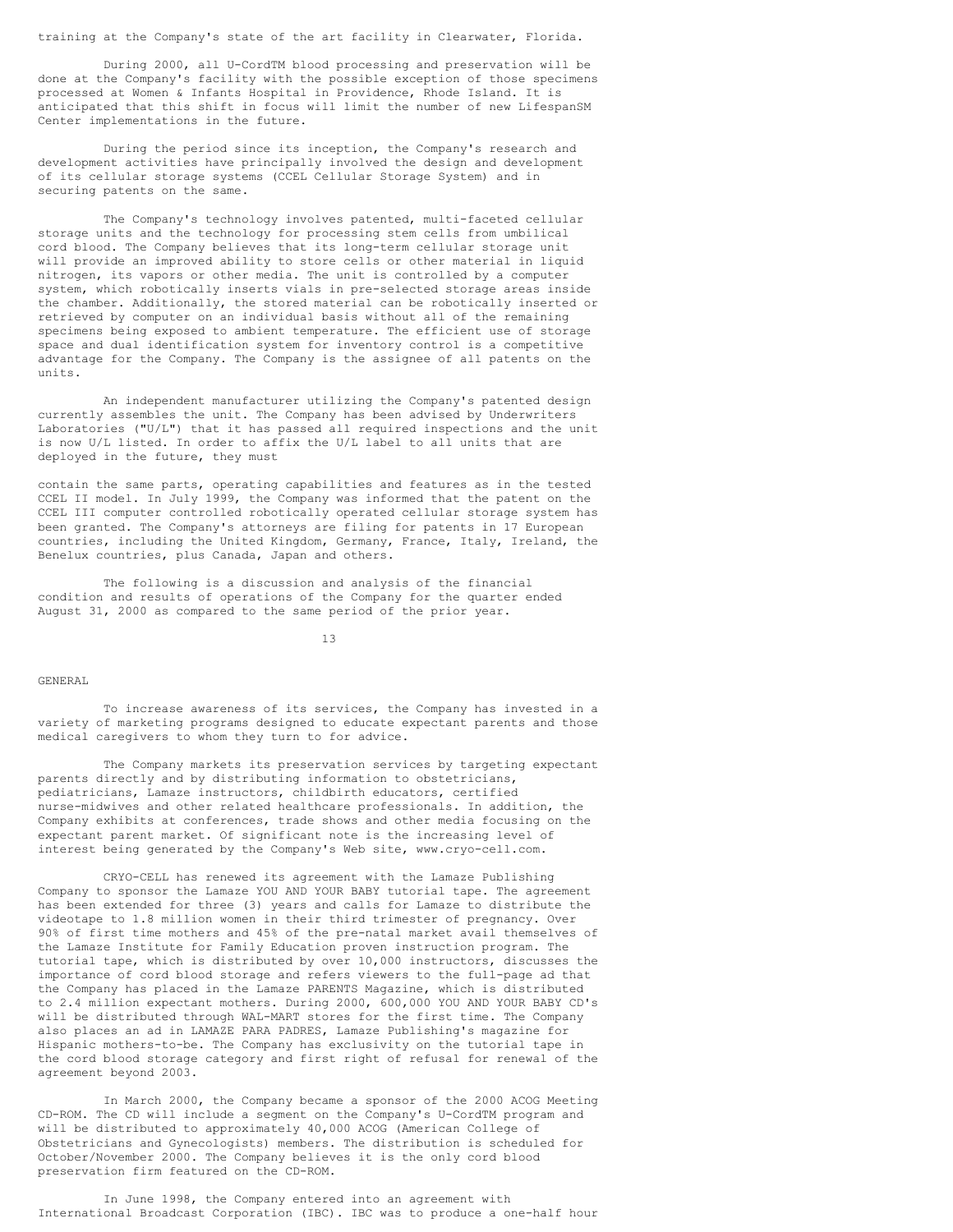infomercial relating to the Company's U-Cord stem cell processing and storage activities. IBC has since been acquired by 5th Avenue Channel Corp. In May 1999, the Company signed an AGREEMENT With 5th Avenue Channel Corp. Under the terms of the new agreement, the Company and 5th Avenue Channel Corp. will have an equal 50-50 partnership in a new corporation, the Newbirth Network, Inc. This new entity will offer important health information and products to expectant parents through 5th Avenue's television, Internet and mass marketing distributions. Upon calling 5th Avenue Channel's toll-free number, expectant parents can receive a videotape explaining the option they have for storing their newborn's cord blood stem cells. 5th Avenue Channel has committed to producing and distributing a minimum of one million tapes for a small shipping and handling charge.

In July 1999, the Company entered into a 20-year exclusive agreement with the Cancer Group Institute, LLC, the nation's premier cancer information service. Approximately 25,000 oncologists, radiologists and cancer patients daily access the Cancer Group's Web site, www.cancergroup.com. The multi-faceted agreement will initially focus on bringing expectant mothers who have a family history of cancer vital information about preserving their newborn's umbilical cord blood stem cells. Oncologists working with patients who are pregnant will be linked to the CRYO-CELL Web site to become more aware of the affordable alternative to having cord blood thrown away as waste material at birth. The Company will also be working with the Cancer Group to heighten the awareness of insurance companies, oncologists and cancer patients nationwide as to the importance of cord blood preservation for the family.

In January 2000, the Company entered into a strategic marketing alliance with DNA Dynamics, Inc. DNA Dynamics, a genetic resources company, offers comprehensive DNA identification services for families, especially those with newborns. The alliance will allow the two companies to combine marketing efforts in areas such as Web site linkages, shared advertising, joint displays at trade shows as well as offering both DNA identification and cryogenic cellular storage services to their respective sales

14

channels. Significant marketing synergies exist in reaching both expectant parents and medical professionals, especially OB/GYNs.

In February 2000, the Company, through its wholly owned subsidiary CCEL BIO-THERAPIES, Inc., entered into a research agreement with the University of South Florida at Tampa to collaborate on a technology for the potential treatment of a number of debilitating degenerative diseases. The research project is to be conducted at the University's laboratory facilities. In March 2000, the Company transferred \$200,000 to CCEL BIO-THERAPIES, Inc. to meet its funding commitment. CCEL BIO-THERAPIES, Inc. and the University are co-assignees of a filed patent application covering the technology. An application has been made for federal grants (SBIR and STTR research grants) on behalf of the Company and CCEL BIO-THERAPIES, Inc. If the grants are approved an additional \$100,000 per grant will be received, which would further research. In addition, the application for a State of Florida I-4 matching grant has been approved for \$100,000, which will be used for research. The Company has been granted worldwide marketing rights for any product developed as a result of this research program. Under the terms of the agreement, the University will receive standard royalty payments on any product sales.

On April 6, 2000, the Company signed an agreement to establish CRYO-CELL Europe. Under the terms of the agreement, the Company has licensed the marketing rights to Europe for the Company's U-CordTM program. In return for the marketing rights and technology transfer the Company will receive \$1,400,000. As of August 31, 2000 the Company received \$800,000 per the contract schedule. The remaining payments (\$600,000) are due in full by July 1, 2001 but will likely be paid by November 2000. The Company will also receive an on-going percentage of the revenues generated from the European operations.

On September 19, 2000, the Company purchased an equity position of approximately six percent (6%) in CRYO-CELL Europe for \$1,000,000. A \$500,000 payment was made upon signing of the agreement and an additional \$500,000 will be paid on November 30, 2000 subject to the receipt of the \$600,000 due. The equity position is in addition to the receipt of the entitlements from processing fees and a minimum of 18% of the annual fees from all expectant parents who preserve their newborn's U-CordTM blood with CRYO-CELL Europe.

In March 2000, the Company launched its Mother to MotherTM Network program to offer the Company's umbilical cord blood preservation program to expectant parents. The network is comprised of mothers who have stored their newborn's U-Cord blood stem cells with the Company. The mothers will be contacting expectant parents, OB/GYN's and medical caregivers advising them of the potentially life-saving service.

In August 2000, the Company signed a three-year contract with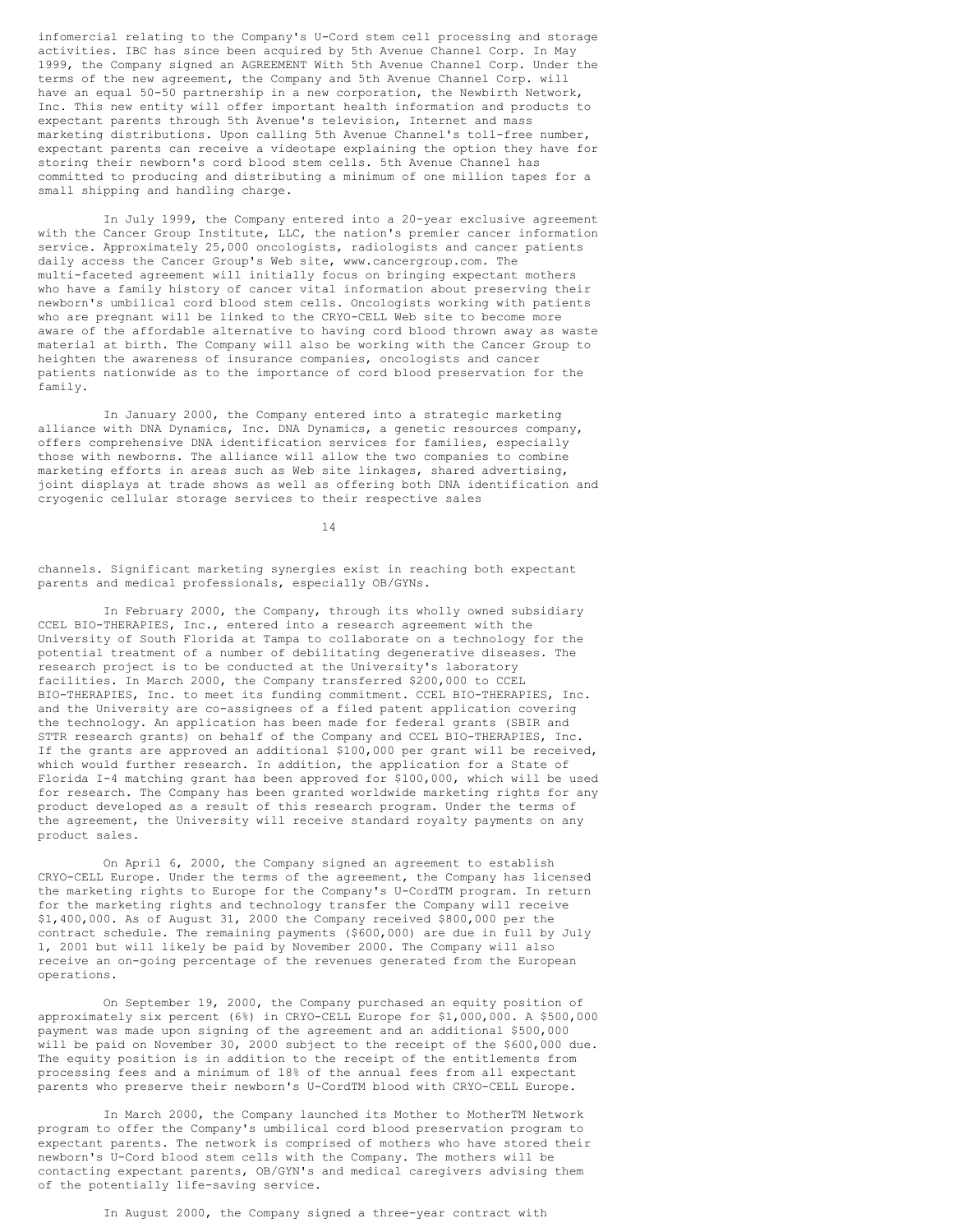babygear.com, the leading baby products, eCommerce retailer. Babygear.com will market the Company's U-CordTM preservation services through its Web site. An article featuring the potential medical benefits of U-CordTM preservation will appear on ibaby.com and babygear.com Web sites with a direct link to the Company's Web site. Under the terms of the agreement, the Company will distribute babygear.com certificates and offers to clients.

In August 2000, the Company signed a marketing agreement with iVillage.com, the leading women's network online at a cost of \$42,500. Under the terms of the agreement, iVillage.com will expose millions of women who access the iVillage Web site to the Company, as well as, develop banners on both its Parent Place and Parent Soup Web sites. In addition, information detailing the benefits of preserving cord blood stem cells will appear in Lamaze.com and allHealth along with newsletters to iVillage members. As of August 31, 2000, the Company paid \$12,500 and is recognizing this as a prepaid expense on the balance sheet.

The Company has established a Medical & Scientific Advisory Board comprised of the more than 10 researchers, physicians and scientists from various fields such as oncology, stem cell research, hematology, genetic research, assisted reproduction and other specialties. Many of the Company's Advisory Board members are heads of departments and are committed to cellular storage as part of new services to improve patient care and saves lives.

15

During the quarter, the Company continued its program of marketing its Revenue Sharing Agreements. Under this arrangement the Company shares its storage revenues with investors who receive entitlements on storage spaces.

#### MANAGEMENT

At present there are 25 employees on the staff of the Company. Daniel D. Richard serves as the Chairman of the Board and Chief Executive Officer.

Daniel D. Richard, Chairman of the Board, Chief Executive Officer. Mr. Richard is the founder of the Company and co-inventor of the Company's technologies. He has served as Chairman of the Board since the Company's inception. In 1986, he was a co-founder and served as an initial officer and director of Marrow-Tech, Inc., a publicly traded company engaged in the field of cellular replication. Prior to that Mr. Richard was President of Daniel Richard Consultants, Inc. During that time frame his organization was responsible for setting up restaurant marketing programs in over forty cities.

Wanda D. Dearth, President and Chief Operating Officer. Ms Dearth joined the Company in June of 2000. Ms. Dearth joined the Company from kforce.com (formerly Romac International, Inc.) where she was Business Unit Vice President for the Nursing Division. Ms. Dearth has a history of over 15 years placing physicians and nurses throughout the U.S. She has over 20 years of marketing and operational experience with the majority of her career specializing in start-up operations. Ms. Dearth graduated from Miami University of Ohio with a B. S. in Business Administration. In October 2000, Ms. Dearth was appointed a member of the Company's Board of Directors.

Gerald F. Maass, Executive Vice President. Mr. Maass joined the Company in March 1998. Mr. Maass joined the Company from Critikon, a subsidiary of Johnson & Johnson, where his most recent position was International Director of Marketing for the Patient Monitoring business. Mr. Maass' ten-year tenure with Johnson and Johnson included several marketing and business development roles; he also served on the Critikon management committee. Prior to Johnson & Johnson, Mr. Maass was with Baxter Healthcare and Control Data Corporation in marketing, sales management, business development and business management roles. Mr. Maass began his career with Mayo Clinic in Rochester, MN and holds a degree in Medical Technology. In September 1998, Mr. Maass was appointed a member of the Company's Board of Directors.

Geoffrey J. O'Neill, Ph.D., Laboratory Director. Dr. O'Neill joined the company in April 1999 and has oversight of the Company's processing laboratory and storage facility. He has over 25 years experience in human hematopoetic progenitor cell therapy, including expertise in the processing, cryopreservation and storage of stem cells, flow cytometry analysis, HLA typing and CD34+ cell purification. Dr. O'Neill also has expertise in immunohematology and blood banking. A co-author of many publications, he has an undergraduate degree in microbiology and a Ph.D. in Immunology.

Robert E. Vago, C.Eng. P.Eng., M.I.Mech.E., Vice President, Product Development. Mr. Vago joined the Company in January 1997 and has technical oversight for the CCEL II, the Company's computer controlled and robotically served cryogenic cellular storage device. He is also responsible for the development of CRYO-CELL's next generation mass storage technology, the CCEL III. Mr. Vago is the sole inventor for 15 major U.S. Patent awards, including the recently awarded U.S. Patent for the CCEL III device (which patent has been assigned to the Company). Prior to joining CRYO-CELL, Mr. Vago was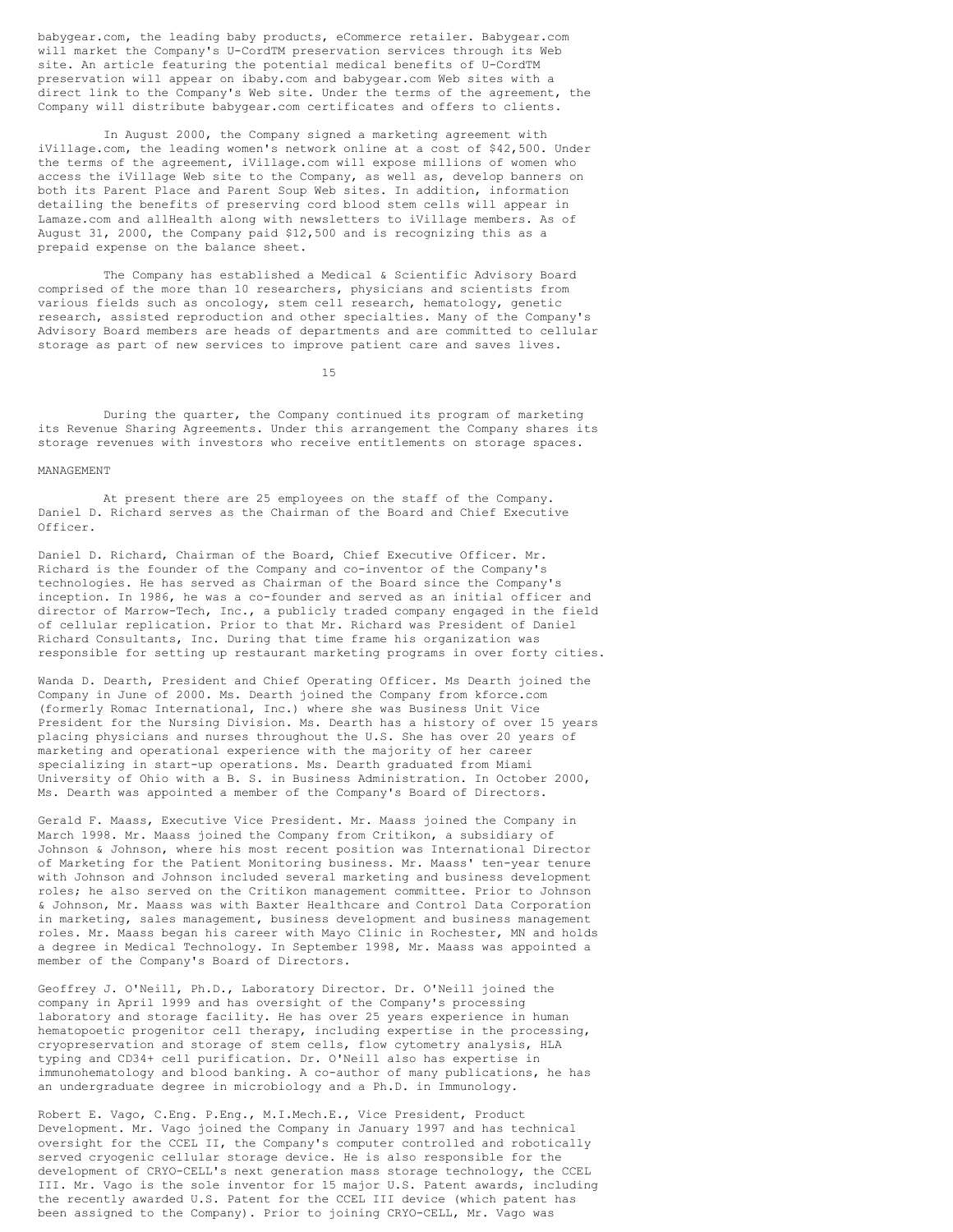Corporate Vice President of R&D for the Arjo Group of North America, a medical device manufacturer.

Jill Taymans, Chief Financial Officer. Ms. Taymans joined the Company in April 1997 serving initially as Controller and was appointed CFO in May 1998. Ms. Taymans graduated from the University of Maryland in 1991 with a BS in Accounting. She has worked in the accounting industry for over nine years in both the public and private sectors. Prior to joining the company she served for three years as Controller for a telecommunications company in Baltimore, Maryland.

16

E. Thomas Deutsch, III, Chief Information Officer. Mr. Deutsch joined the Company in May 1996 and is a software and process engineer, specializing in healthcare information systems. He graduated from the University of North Carolina in Chapel Hill in 1986 with a Bachelor of Science degree in Mathematics. Prior to joining the Company in 1996, Mr. Deutsch worked for Shared Medical Systems in Malvern, PA, IBM in Atlanta, GA, and HBO and Company in Atlanta, GA. His responsibilities include developing, implementing and supporting the Company's communications and information systems, developing, implementing and supporting the Company's Internet plan and systems engineering for the patented CCEL II Cellular Storage System.

## RESULTS OF OPERATIONS

REVENUES. Revenues for the nine months ended August 31, 2000 were \$1,500,269 as compared to \$862,040 for the same period in 1999 representing a 73% increase. The increase in revenues reflects the significant growth in the processing and storage revenue associated with the Company's U-CordTM stem cell program. The Company believes that the growth is a result of its investments in its various marketing programs, including its activities with Lamaze Publishing, and the increased traffic on its updated Web site www.CRYO-CELL.com. The upward sales trend has continued into the fourth quarter of fiscal 2000.

COST OF SALES. Cost of sales for the nine months ended August 31, 2000 were \$641,890 as compared to \$364,879 in 1999. The cost of sales for the nine months ended August 31, 2000 and 1999 represents the associated expenses resulting from increased volume of the processing and testing of the U-CordTM specimens in the Company's own state of the art laboratory in Clearwater, Florida.

MARKETING, GENERAL AND ADMINISTRATIVE EXPENSES. Marketing, general and administrative expenses during the nine months ended August 31, 2000 were \$1,970,163 as compared to \$1,981,775 in 1999. These expenses represent the continuing market development and clinical services associated with the Company's cellular storage program, continued product development, and the establishment of an expanded management team to handle the continuing growth. Along with an expanded management team the Company has increased its marketing staff with the placement of representatives in different regions of the United States. The Company has also developed a clinical support team of specially trained Registered Nurses available 24 hours a day, 7 days a week to answer questions regarding cord blood preservation.

RESEARCH, DEVELOPMENT AND RELATED ENGINEERING EXPENSES. Research, development and related engineering expenses for the nine months ended August 31, 2000, were \$290,485 as compared to \$62,711 in 1999. For the period ended August 31, 2000, \$150,000 of the total research, development and related engineering expenses represents a payment from CCEL BIO-THERAPIES, Inc. to the University of South Florida at Tampa for the research project regarding the technology for the potential treatment of a number of debilitating degenerative diseases. The remaining \$140,485 represents the investment toward the conclusion of the Company's third generation cellular storage system.

## LIQUIDITY AND CAPITAL RESOURCES

At August 31, 2000, the Company had cash and cash equivalents of \$3,318,123 as compared to \$133,738 at August 31, 1999. The increase in cash and cash equivalents was due primarily to the conclusion of a private placement equity financing during November 1999. The gross proceeds from this offering was \$1,100,000 through the sale of 250,000 shares of the Company's restricted common stock. During fiscal 2000, the Company received an additional \$2,476,351 from the exercise of options to purchase 857,000 shares of common stock.

To date, the Company's sources of cash have been from the sales of its U-Cord program to customers, the issuance of its own equities, the sale of Revenue Sharing Agreements, and the sale of subsidiary stock (prior to 1998). At August 31, 2000, the Company is virtually debt-free.

The Company anticipates that cash reserves, cash flows from operations and receivables from its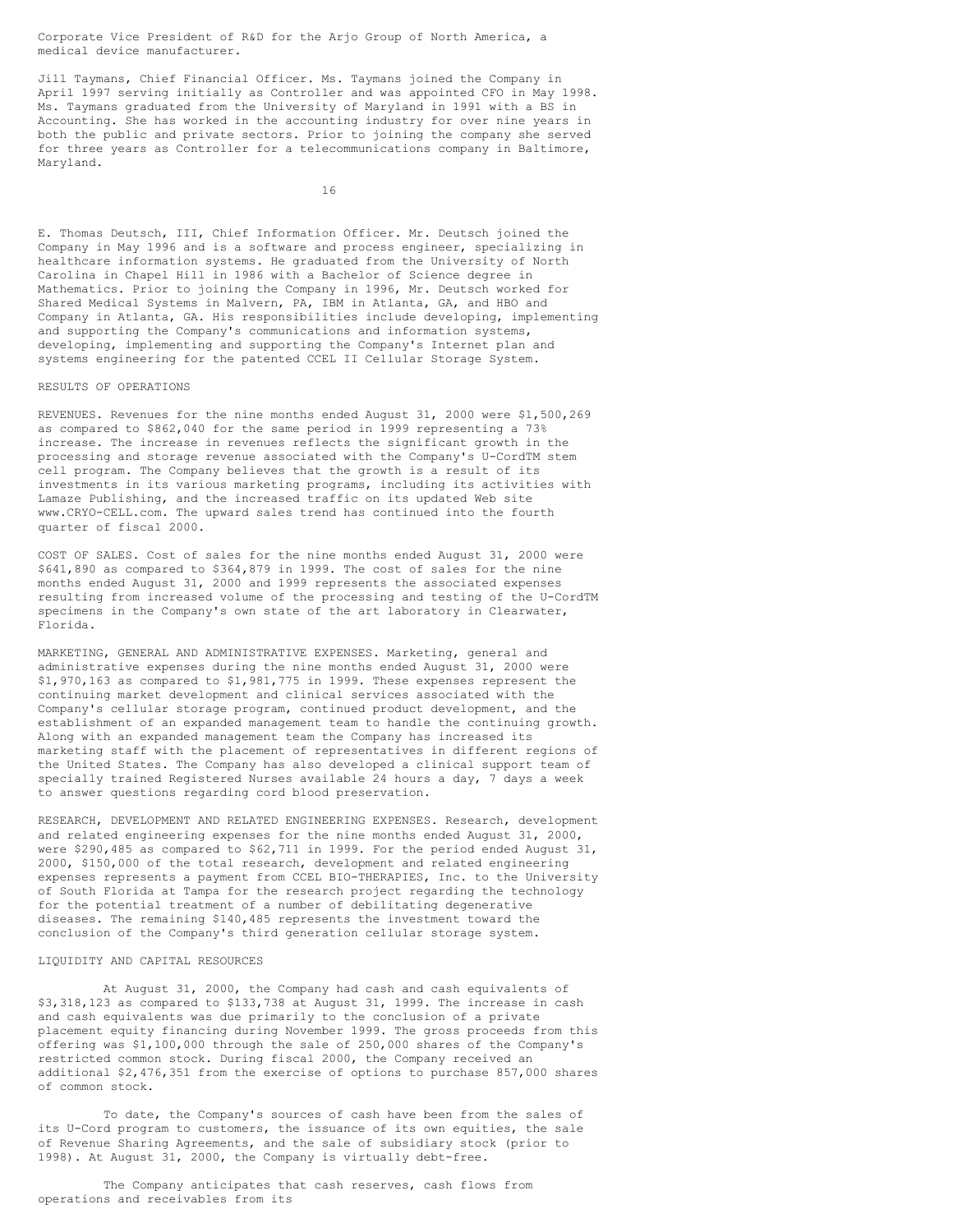agreements will be sufficient to fund its growth. Cash flows from operations will depend primarily on increasing revenues resulting from an extensive umbilical cord blood cellular storage marketing campaign. The Company's direct sales of its U-CordTM cellular storage program have increased significantly due to the awareness being created through its activities with Lamaze Publishing, the Company's Web site and other forms of marketing exposure.

#### FORWARD LOOKING STATEMENTS

In addition to historical information, this report contains forward-looking statements within the meanings of Section 27A of the Securities Act of 1933 and Section 21E of the Securities Exchange Act of 1934. The forward-looking statements contained herein are subject to certain risks and uncertainties that could cause actual results to differ materially from those reflected in the forward-looking statements. Factors that might cause such differences include, but are not limited to, those discussed in the section entitled "Management's Discussion and Analysis or Plan of Operation." Readers are cautioned not to place undue reliance on these forward-looking statements, which reflect management's analysis only as of the date hereof. CRYO-CELL International, Inc. (the "Company") undertakes no obligation to publicly revise these forward-looking statements to reflect events or circumstances that arise after the date hereof. Readers should carefully review the risk factors described in other documents the Company files from time to time with the Securities and Exchange Commission, including the most recent Annual Report on Form 10-K, Quarterly Reports on Form 10-Q to be filed by the Company in 1999 and any Current Reports on Form 8-K filed by the Company.

18

#### PART II - OTHER INFORMATION

#### ITEM 1. LEGAL PROCEEDINGS

I. In December 1992, CRYO-CELL entered into an exclusive agreement with the University of Arizona to develop and enhance a commercial (paid for) cord blood stem cell bank. Prior to this agreement the University of Arizona had not commenced storing any cord blood specimens. CRYO-CELL provided the means for the University to obtain approximately 1400 paying clients. Prior to the termination of the exclusive agreement, which CRYO-CELL alleges was unwarranted the University breached its contract with CRYO-CELL and entered into an Agreement with Cord Blood Registry, Inc. (CBR).

> On or about July 11, 1996, CRYO-CELL filed suit in San Francisco Superior Court against the University of Arizona, Dr. David Harris and Cord Blood Registry, Inc. The suit claimed breach of contract and other related business torts. Months later, after settlement discussions were unproductive, the University of Arizona counter-sued CRYO-CELL for breach of contract and negligent misrepresentation.

> On July 20, 1998, as a result of the evidence, the jury awarded \$1,050,000 against Defendant University of Arizona. In addition, an award of \$120,000 was granted against the University of Arizona and David Harris, individually, for misappropriation of trade secrets. The jury voted unanimously against the University and in favor of CRYO-CELL as to the counter claims. The court rejected three post-trial motions by the University of Arizona including a request to reduce the award or set aside the verdict.

> On or about September 27, 1999 the Company accepted the University's offer of \$800,000 and settled the matter. On September 30, 1999, the Company received \$441,000 from the University of Arizona. The remaining balance of \$359,000 is being held in escrow, to satisfy a legal lien filed November 4, 1998 by the Company's previous attorneys, Horwitz and Beam. The Company disputes their position and has countersued Horwitz and Beam for malpractice and is seeking \$1,000,000 in compensatory damages and an unspecified amount of punitive damages deemed appropriate by the court.

II. CRYO-CELL retained the services of Horwitz & Beam, a California law firm, to handle the above described lawsuit including its allegations against CBR for interference in a legitimate contract between two parties and unfair business practices, among other claims. The court granted a summary judgment dismissal in favor of CBR. CRYO-CELL believes that Horwitz & Beam mishandled the CBR aspect of the case and certain aspects of its case against the University of Arizona. There is a dispute as to whether Horwitz and Beam is entitled to the fees of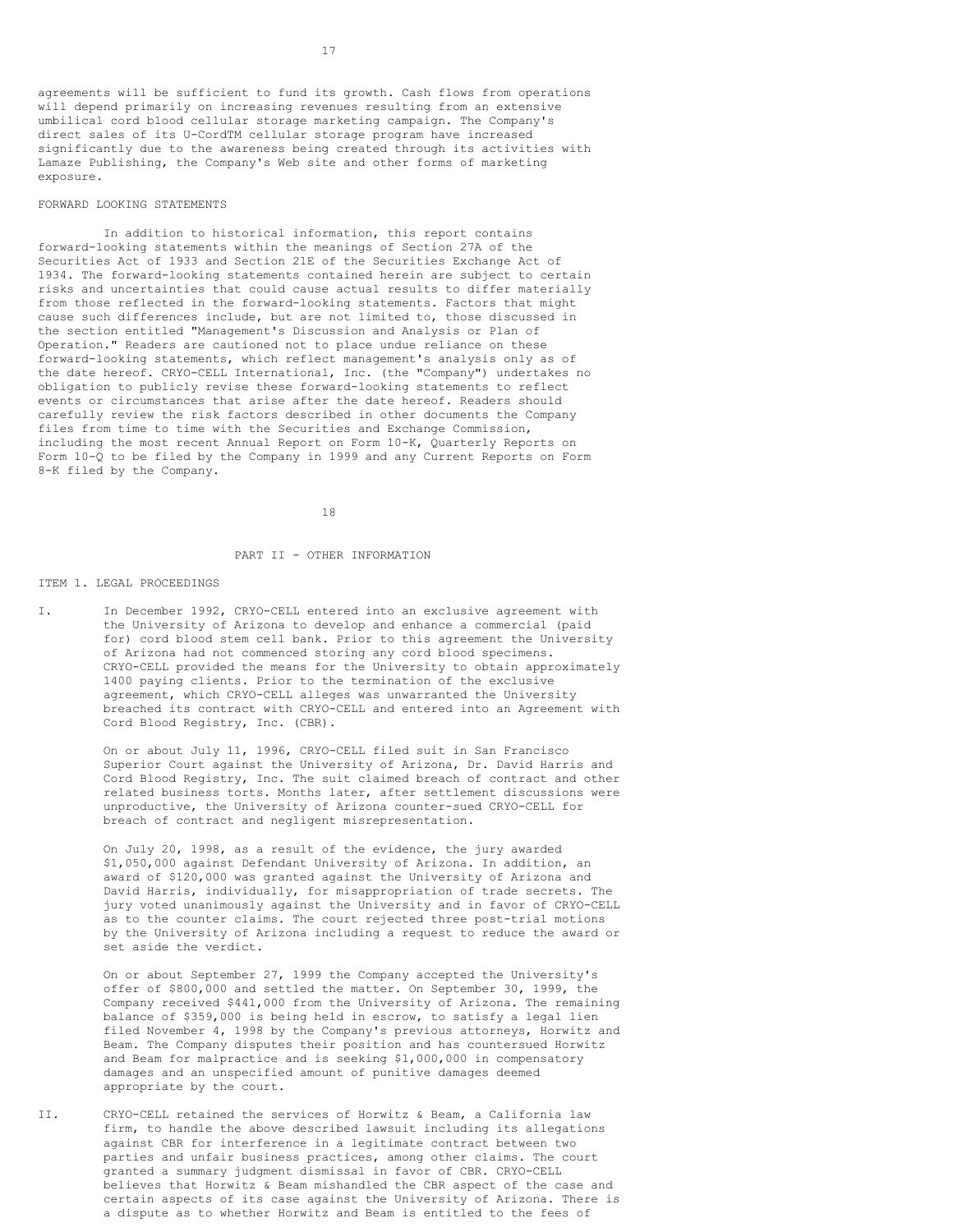\$129,822 they claim is owed by the Company.

On March 8, 1999, the Company, the Company's CEO and Chairman, the Company's Executive Vice President, and the Company's legal counsel were named as the defendants in a lawsuit filed in the Superior Court of Orange County, California by Horwitz & Beam, the attorneys which had represented CRYO-CELL in its suit against the University of Arizona et al. The plaintiff alleged breach of contract and seeks payment of \$129,822 in allegedly unpaid fees and costs associated with the University of Arizona litigation. The plaintiff also asserted claims of misrepresentation.

Accordingly, on June 14, 1999, the Company filed: (1) an answer denying all liability; (2) a counterclaim for breach of contract and malpractice, seeking in excess of \$1 million in compensatory damages arising from the malpractice; (3) a motion to dismiss the individual defendants for lack of jurisdiction; and (4) a motion to dismiss all punitive damages allegations against the Company.

19

On December 17, 1999, Judge Alicemarie H. Stotler of the United States District Court in the Central District of California, issued an Order in which she: (1) granted CRYO-CELL International, Inc.'s ("CRYO-CELL") Motion to Strike Punitive Damages and Dismiss Part of the Complaint; (2) granted Daniel Richard's, Mark Richard's and Gerald F. Maass' (the "Individual Defendants") Motion to Dismiss Complaint for Lack of Personal Jurisdiction; and (3) granted in part and denied in part Horwitz & Beam, Inc.'s ("H&B") Motion for Order Dismissing Counterclaim and/or Strike Portions Thereof. The net effect of this order was to reframe the Complaint as a fee dispute, as opposed to a multi-million dollar claim for fraud against CRYO-CELL and its corporate officers. By its order, the Court has barred recovery in this action against the Individual Defendants, and has reduced CRYO-CELL's exposure from over \$3.5 million dollars to \$129,822, plus a possible award of attorneys' fees.

CRYO-CELL has established an escrow in the amount of \$359,000 to cover the disputed legal fees (\$129,822) and the 20% recovery of the Judgement against the University of Arizona and David Harris. The Company has requested the release of \$69,178 from escrow, which is the excess of 20% of the \$800,000 actual settlement amount. The overage is a result of CRYO-CELL's settlement of the \$1,170,000 original jury award.

 $20$ 

ITEM 6. EXHIBITS AND REPORTS ON FORM 8-K

(a) Exhibits

3.1 Certificate of Incorporation (1) 3.11 Amendment to Certificate of Incorporation (1) 3.2 By-Laws (1) 3.21 Board Minutes to Amendment of By-Laws (1) 10.11 Agreement with InstaCool of North America, Inc. (2) 10.12 Agreement with the University of Arizona (2) 10.13 Agreement with Illinois Masonic Medical Center (4) 10.14 Agreement with Bio-Stor (4) 10.15 Agreement with Gamida-MedEquip (4) 10.16 Agreement with ORNDA HealthCorp (Tenet HealthSystem Hospitals, Inc.) (4) 10.17 Convertible Note from Net/Tech International, Inc. Dated November 30, 1995 (3) 10.18 Amended Agreement with Bio-Stor (5) 10.19 Agreement with Dublind Partners, Inc. (6) 10.20 Agreement with Medical Marketing Network, Inc. (6) 21 List of Subsidiaries (3) 27 Financial Data Schedule (1) Incorporated by reference to the Company's Registration Statement on Form S-1 (No. 33-34360). (2) Incorporated by reference to the Company's Annual Report on Form 10-K for the year ended November 30, 1994. (3) Incorporated by reference to the Company's Annual Report on Form 10-K for the year ended November 30, 1995. (4) Incorporated by reference to the Company's Annual Report on Form 10-K for the year ended November 30, 1996. (5) Incorporated by reference to the Company's Annual Report on Form 10-K for the year ended November 30, 1997. (6) Incorporated by reference to the Company's Annual Report on Form 10-K for the year ended November 30, 1998.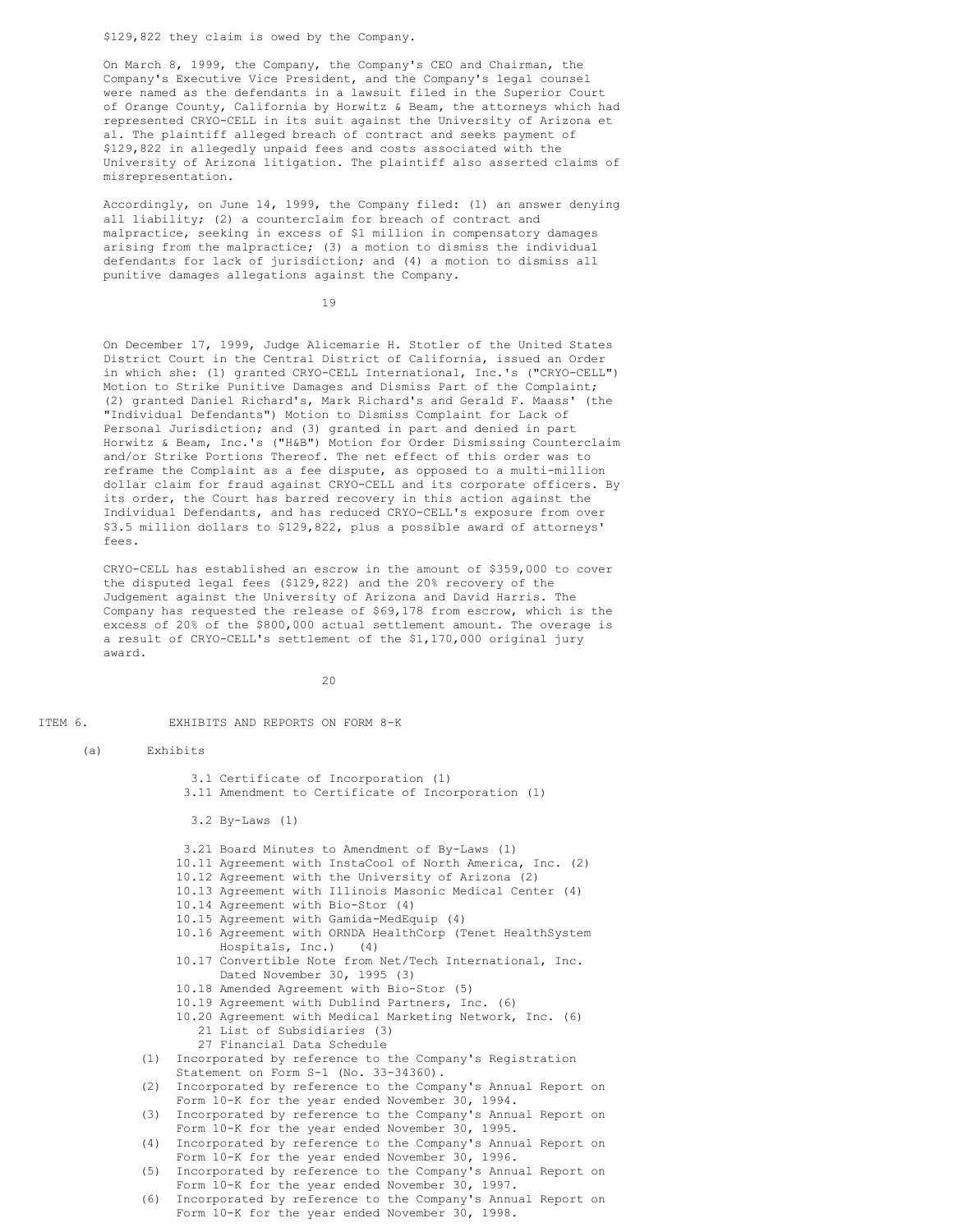(7) Incorporated by reference to the Company's Annual Report on Form 10-K for the year ended November 30, 1999.

(b) Reports on Form 8-K.

- (1) Form 8-K filed September 12, 1997 Resignation of William C. Hardy as President, Chief Operating Officer and member of the Board. Resignation of Leonard Green from the Board of Directors.
- (2) Form 8-K filed November 18, 1997 Company filed a multi-count lawsuit in the United States District Court, Northern District of New York claiming that Stainless Design Corporation of Saugerties, New York breached its contract.
- (3) Form 8-K filed February 16, 2000 The judge Issued an order in which she (1) granted the Company's motion to strike punitive damages and dismiss part of the complaint, (2) granted Daniel Richard's, Mark Richard's and Gerald Maass' motion to dismiss complaint for lack of personal jurisdiction, and (3) granted In part and denied In part Horwitz & Beam, Inc.'s motion to for order dismissing counterclaim and/or strike portions therof.
- (4) Form 8-K filed June 6, 2000 Appointment of Wanda D. Dearth as President and Chief Operating Officer. Supplemental Information to be furnished with reports filed pursuant to Section 15(d).
- (c) No annual reports or proxy material have been sent to security holders for the current fiscal year. Copies of any such report or proxy material so furnished to security holders subsequent to the filing of the annual report on this form will be furnished to the Commission when sent to security holders.

21

#### SIGNATURES

Pursuant to the requirements of the Securities Exchange Act of 1934, the Registrant has duly caused this report to be signed on its behalf by the undersigned thereunto duly authorized.

CRYO-CELL INTERNATIONAL, INC.

/s/ DANIEL D. RICHARD ----------------------------------- Daniel D. Richard Chief Executive Officer

Date: October 13, 2000

22